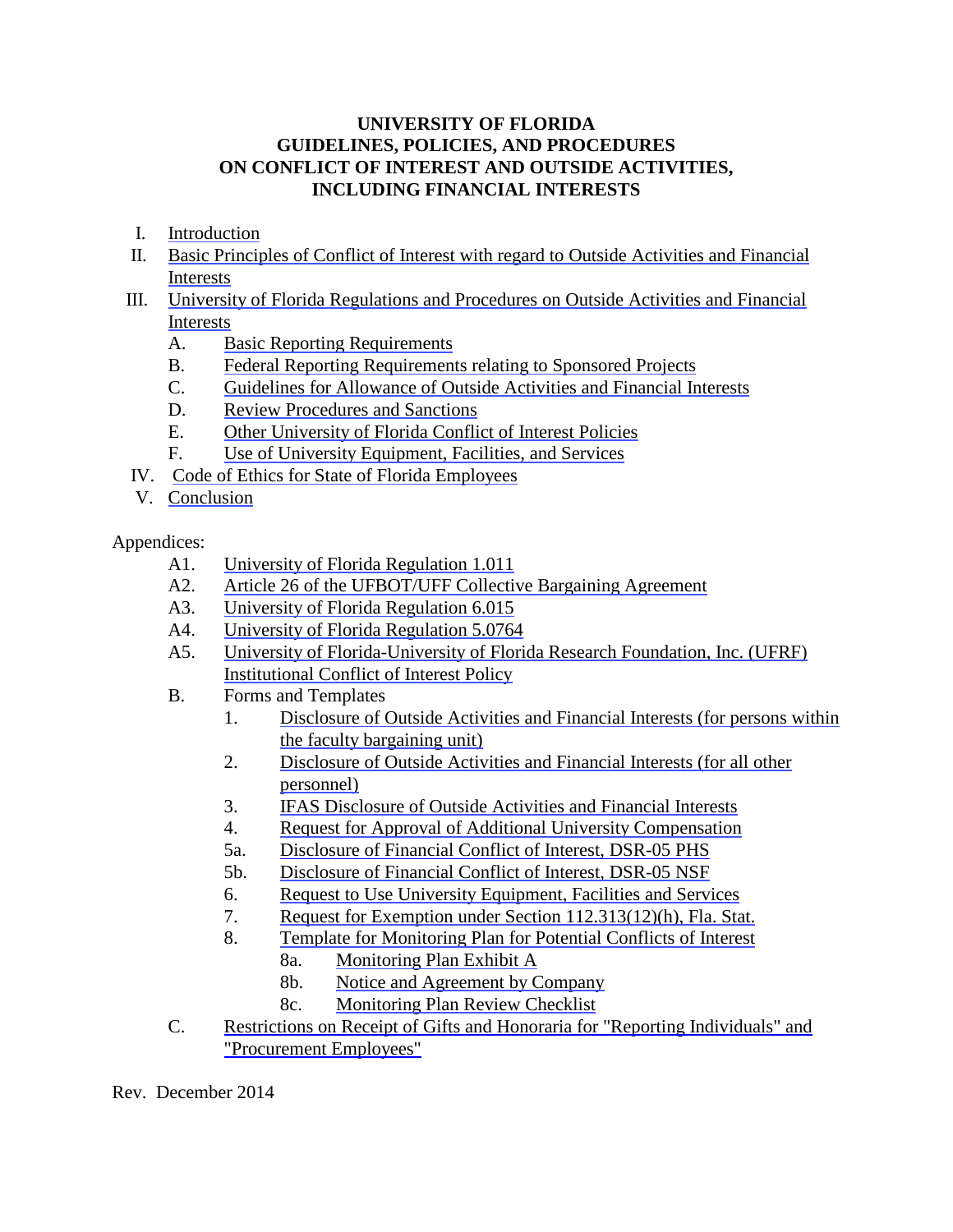#### <span id="page-1-0"></span>**I. INTRODUCTION**

The mission of the University of Florida is education, and central to that mission are teaching, research, and service. The university is committed to providing its students, as well as its public constituencies, the best instruction and other educational services possible. Research, encompassing all areas of academic inquiry and creativity at the university, is vital to the university's mission as it makes possible the expansion and advancement of knowledge. The faculty and staff members of the university must be committed to the university's goals of teaching, research, and service and recognize that their primary professional responsibility is to the university.

Employees of the University of Florida may also engage in outside employment, consulting, and other similar activities. These activities further the dissemination and use of the knowledge and expertise developed at the university and may also advance the professional competence and reputation of the faculty and staff members. Thus, participation in outside activities may often serve the mission of the university in addition to benefiting individual employees. Such activities and the financial interests of faculty and staff members are, however, of concern to the university if they result in conflicts with the employees' duties and responsibilities to the institution

In recent years, governmental and other entities have increasingly encouraged colleges and universities to pursue research leading to new products and processes and then to develop such new products, often in conjunction with the institution's own licensing program. Faculty members and other employees may be encouraged to participate as consultants, employees, managers, and owners of companies to which the new technology is licensed. The university may conduct further research on the technology through the efforts of the same faculty members or other employees. These activities increase the potential for conflicts of interest and have caused greater emphasis to be placed on problems associated with such conflicts.

Issues involving conflicts of interest and outside activities in the college and university setting, however, are not new, nor are they confined to areas involving research or technology transfer. There are, in fact, a multiplicity of rules, regulations and laws that must be taken into account in the area of conflict of interest and outside activities. For example, as state employees, the faculty and staff of the University of Florida are bound by the State of Florida's statutory Code of Ethics for Public Employees. The University of Florida Board of Trustees also has promulgated regulations and has entered into collective bargaining agreements dealing with outside activities and conflicts of interest. This document outlines the problems and concerns presented by the conflicts of interest and outside activities of the university's faculty and staff (chapter II) as well as the university's procedures, including federal grant requirements (chapter III), and the state law (chapter IV) dealing with these matters.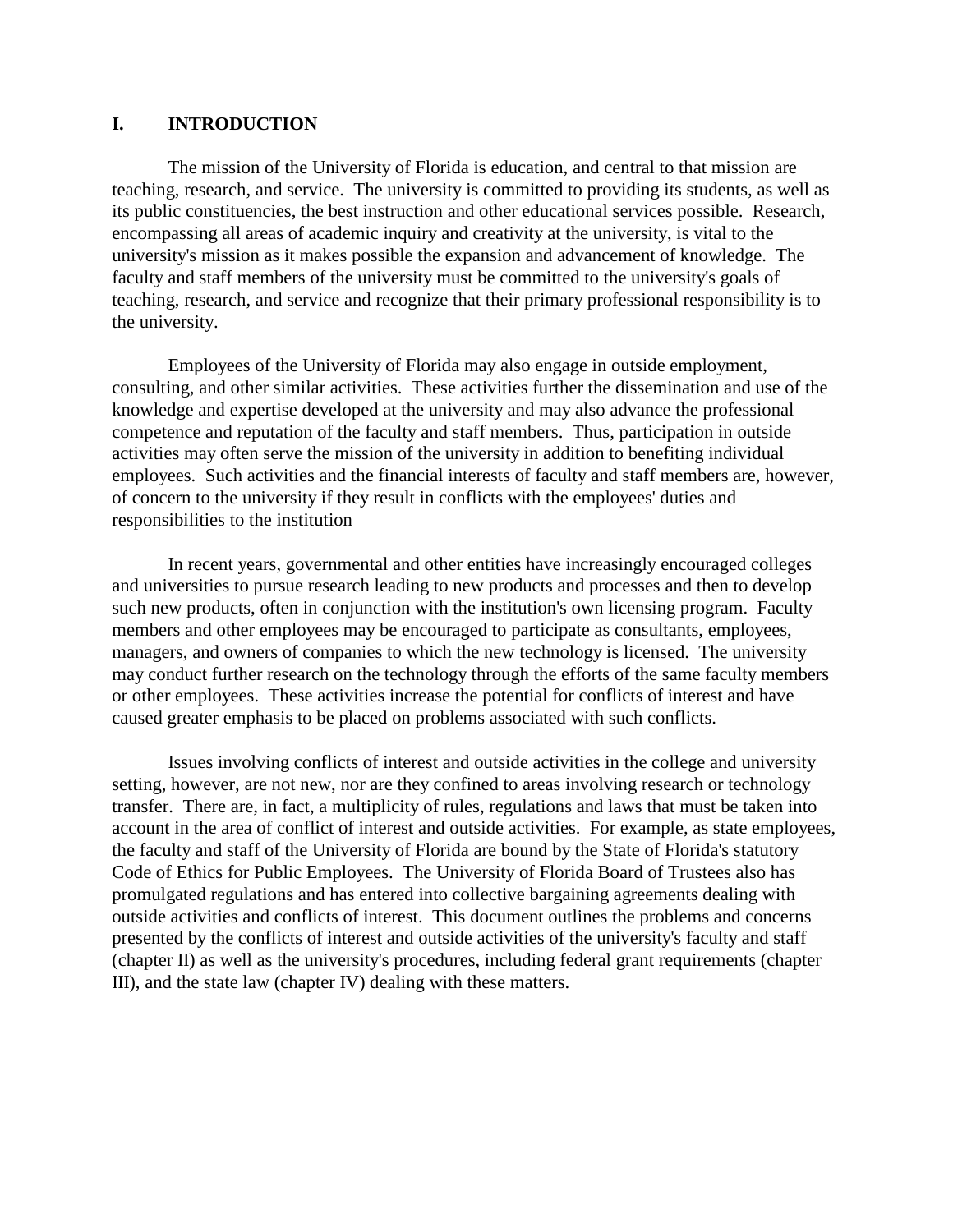## <span id="page-2-0"></span>**II. BASIC PRINCIPLES OF CONFLICT OF INTEREST WITH REGARD TO OUTSIDE ACTIVITIES AND FINANCIAL INTERESTS**

A "conflict of interest" occurs in any situation in which a person serves or represents two distinct entities (or persons) or must choose between two conflicting interests. A "conflict of interest" in the traditional sense encompasses situations in which a person has actually neglected or breached a duty to one entity to the benefit of another, situations in which a person has used his or her position with one entity to advance personal gain or the gain of another entity, and situations in which there is a potential for breaching a duty to one entity. The latter is sometimes referred to as a "potential" or "apparent" conflict of interest. In this document the term "conflict of interest" will be used to describe all these situations.

Conflicts of interest include a variety of situations in which an employee is faced with conflicting loyalties. Traditionally of most concern are those situations in which regard for a private interest may lead to a disregard of the faculty or staff member's duties toward the university and its mission. Most often these arise when personal economic interests conflict with the duties toward the institution.

For example, a conflict occurs when a faculty or staff member influences a decision of the university or a decision of a student if a personal economic benefit to the faculty or staff member may arise from that decision. There is a conflict of interest when a purchasing agent buys goods from a company and is an employee of the company at the same time. There is a conflict when a faculty member recommends that goods be purchased from a company in which the faculty member or the faculty member's spouse or child has a financial interest. There is a conflict when a faculty member recommends that a graduate student pursue research in an area that would benefit the commercialization of a product of a company in which the faculty member has a financial interest. There is a conflict when a faculty member directs clinical research involving a medical device for which the faculty receives royalty payments. In these situations the faculty or staff member has the opportunity to use his or her position and influence within the university to advance his or her personal economic gain.

Other conflicts may arise that inhibit the employee's duty of loyalty or commitment to the university. These conflicts, as well as those that represent conflicting time commitments, are sometimes referred to as "conflicts of commitment." For example, a faculty member enters into a consulting agreement which impairs his or her ability to do research or other activities at the university or which results in the potential transfer of intellectual property rights which would otherwise belong to the university. A faculty member owns a company that competes with the university for corporate and governmental research grants and contracts. In another example, by serving as an expert witness, a faculty member causes his or her own research data and that of university colleagues and students to be revealed prematurely in the course of a lawsuit, thereby compromising the ability of university colleagues and students to publish their research results. There is a conflict when a faculty member accepts a gift of travel expenses from a company manufacturing certain products if one of the faculty member's duties is to do research in order to formulate recommendations on the use of such products which will be transmitted to growers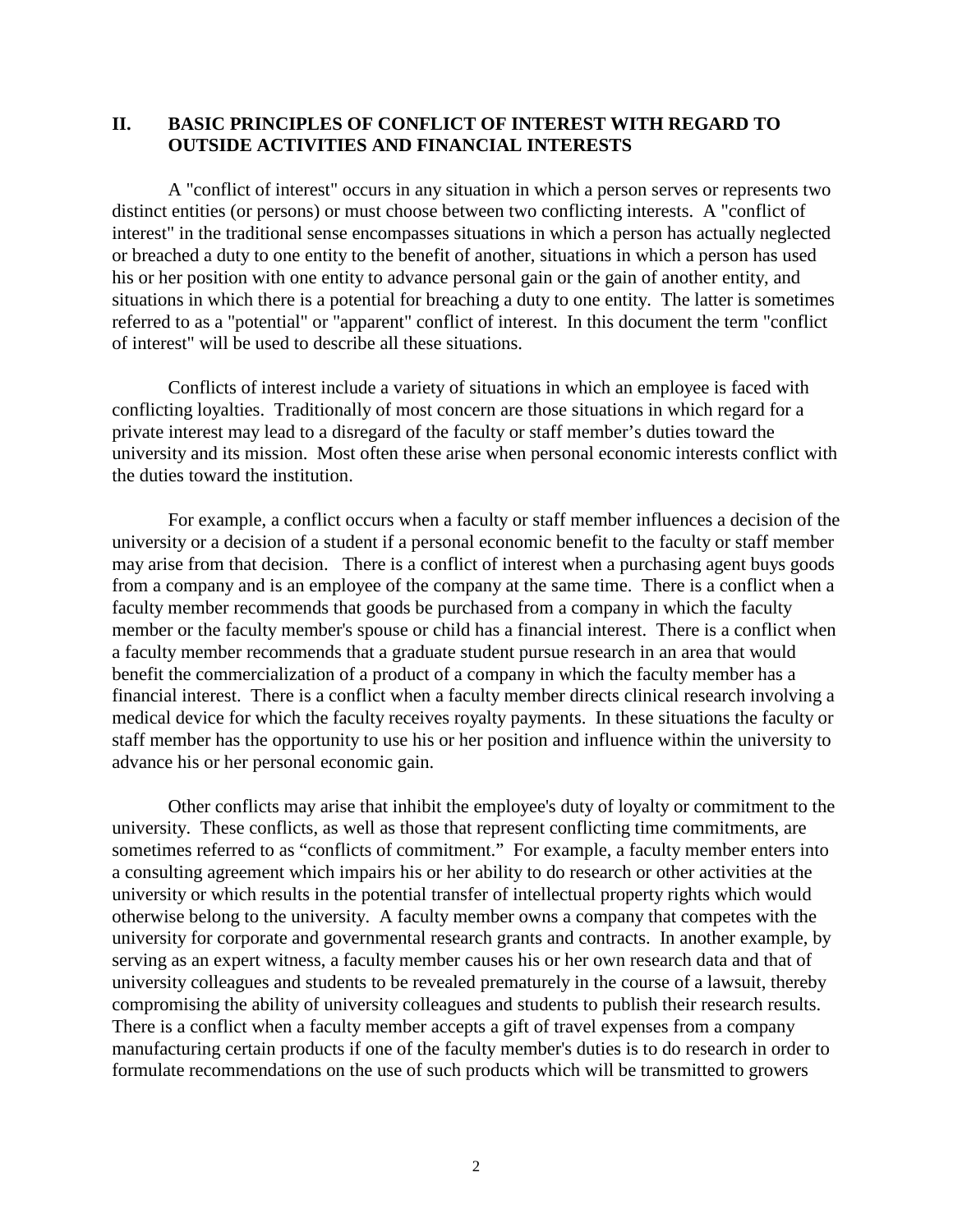through the university's extension service or if one of his or her duties as an extension agent is to give such unbiased recommendations.

Conflicts may arise even in instances in which the faculty or staff member will not receive any economic benefit from the outside activity. For example, a conflict is evident if a faculty member's obligations to the university in terms of teaching and advising are not met due to the time spent on the outside activity. The conflict exists even though the activity may provide no remuneration to the faculty member.<sup>[1](#page-3-0)</sup>

Such situations illustrate that certain fundamental principles must be integral to the university's policies concerning conflicts of interest and outside activities and financial interests:

- · *The educational programs and professional careers of individual students and faculty members cannot be adversely affected by a faculty or staff member's outside activities or financial interests.*
- · *The university's research and education programs cannot be adversely affected and must remain credible. The outside activities of employees should not impede the dissemination of knowledge.*
- · *The safety of patients and participants in research must be maintained.*
- · *The university's personnel and resources must be used for the promotion of the mission of the university and the public interest rather than for private gain.*

These policies must be consistent with the University of Florida Ethics Policy, which provides:

All trustees, officers, and employees of the University of Florida will adhere to the highest ethical and business practices. All actions of the trustees, officers, and employees of the university shall be in compliance with the law, including the Code of Ethics for Public Officers and Employees , Chapter 112, Florida Statutes, and the University of Florida Guidelines, Policies, and Procedures on Outside Activities.

Because a "conflict of interest" depends on the situation in which an individual is placed, rather than the character or actions of the individual, a conflict of interest is not necessarily "bad" or prohibited. Such conflicts confront most of us at various times because we have personal, business, or professional loyalties that may be in conflict. Some conflicts, however, present such a potential for a breach of one's duty to a particular employer, person, or entity that they must either be permitted with conditions, including review and oversight by other institutional

 $\overline{a}$ 

<span id="page-3-0"></span><sup>&</sup>lt;sup>1</sup>Personal relationships may also create conflicting interests. For example, a faculty member has a conflict when he or she has an amorous relationship with a student in his or her class. A business manager has a conflict when he or she supervises an employee who is his or her son or daughter. For guidance in these situations, please refer to the university's regulation on the employment of relatives (nepotism), Regulation 1.009, and the policy on "Consensual Relationships" in the university's Policy on Sexual Harassment at http://www.hr.ufl.edu/eeo/sexharassment.htm.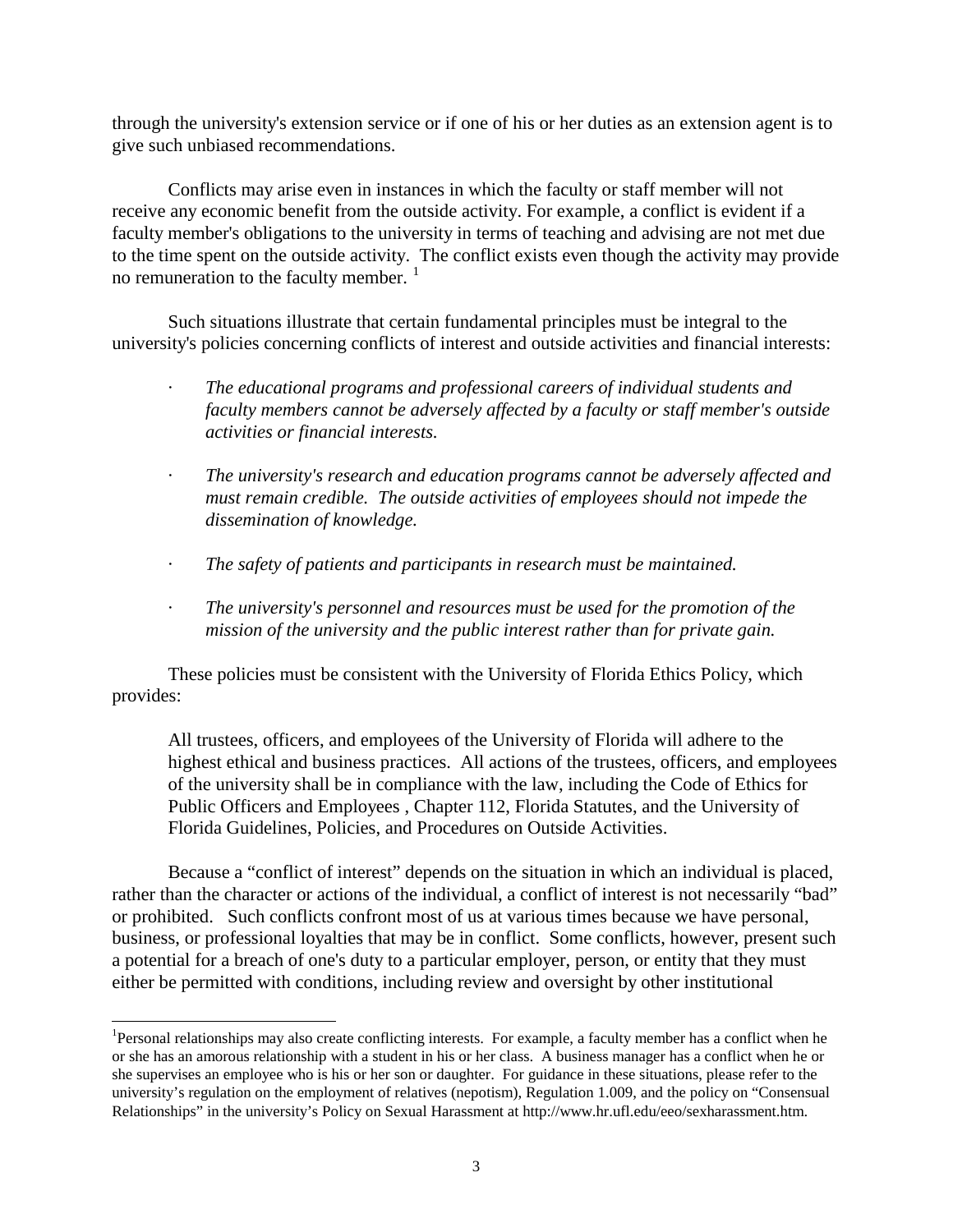representatives, or prohibited. Generally, if a conflict situation is permitted, specific guidelines and expectations are established prior to permitting the activity or financial interest. The guidelines may allow for periodic review and oversight to minimize the effects of conflicts. Most conflict situations that are of concern and allowable under the law can be handled through disclosure and the setting of appropriate conditions and monitoring requirements.

Each faculty or staff member should recognize that the following types of outside activities, whether compensated or uncompensated, and financial interests provide a basis for a possible conflict of interest:

1) Outside activities which represent time commitments that would interfere with a faculty or staff member's accomplishing his or her university duties and responsibilities.

2) Outside activities which use the equipment, personnel, or other resources of the university.

3) Outside activities in which other employees and students supervised and/or evaluated by the employee are also involved.

4) Outside activities (consulting, employment, management, or other contractual relationships) with a person or entity, or financial interests in an entity, that does business with the university, particularly when the faculty or staff member may influence a university decision involving that business.

5) Outside activities or financial interests in an entity which competes with the university's activities, particularly when these are in the same field as that of the faculty or staff member or when the employee has access to university confidential information of interest to the entity.

6) Outside activities (consulting, employment, management, or other contractual relationship) with, or financial interests in, an entity that is supporting the faculty or staff member's research or educational activities at the university or that will be directly affected by the faculty or staff member's research or educational activities.

7) Outside activities or financial interests which otherwise interfere with the employee's duties to the institution. These duties include the employee's duties to students and the public clientele served by the faculty or staff member, the duty to maintain the freedom of scholarly inquiry and dissemination of knowledge, and the duty to protect the rights of the university and fellow employees and students to intellectual property developed by them as well as by the faculty or staff member. Only the university through the Vice President for Research or his or her designee may approve any waiver of university rights to intellectual property in connection with an outside activity.

Various activities of faculty members for organizations outside the university may be considered to be within the scope of the faculty member's duties as a university employee. For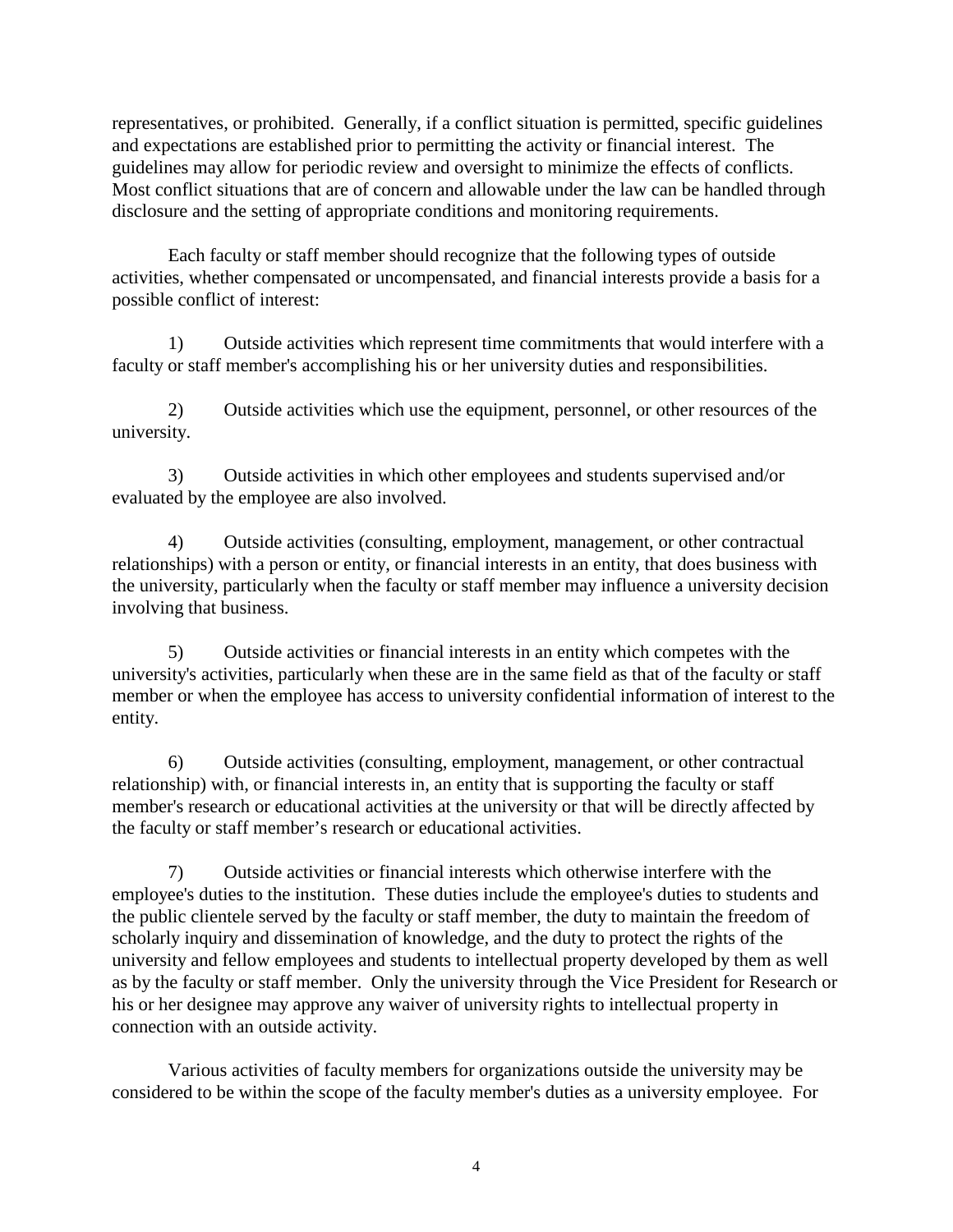<span id="page-5-0"></span>example, service for certain professional organizations may be considered within the responsibilities of the faculty member and, if so, would not be an "outside activity" required to be disclosed. However, such activities must be approved as part of the faculty member's university responsibilities, and any use of university resources with regard to these duties must receive appropriate administrative approval. Further, even when these activities are considered within the scope of the faculty member's duties, the faculty member should remain aware of the conflict of interest considerations that may arise when performing work for organizations separate from the university.

In addition, although the reporting requirements concerning outside activities or financial interests do not apply for those periods in which the employee has no appointment with the university unless required under federal grant regulations, the employee should still be aware of the conflict of interest considerations that may arise from such activities. For example, a faculty member employed on a nine-month contract should be aware of the conflicts created by his or her employment during the summer months by the same entity that supports his or her research under a research contract with the university during the remainder of the year. The university must also approve the faculty member's use of university equipment or facilities during any period the employee has no appointment with the university. Only the Vice President for Research or his or her designee can approve the University's waiver of intellectual property rights in connection with any activities conducted during such periods.

Although not an "outside activity," an employee who wishes to engage in additional university employment in excess of one full-time equivalent position or who receives compensation as a university employee simultaneously from salaries appropriations and any other appropriation (Other Personnel Services or OPS) must receive approval through the Request for Approval of Additional University Compensation (Appendix B4).

Faculty and staff members are primarily responsible for determining and disclosing their own possible conflicts of interest. Both they and the university benefit from disclosure and discussion of possible problems concerning outside activities and financial interests. Finally, the necessity of disclosing certain outside activities should not obscure the fact that the great majority of the outside activities and financial interests of faculty and staff members are compatible with their university obligations and that the requirements of an outside activities and conflict of interest policy are not meant to discourage the many valuable outside activities of university faculty and staff members.

#### **III. UNIVERSITY OF FLORIDA REGULATIONS AND PROCEDURES**

In addition to Florida law applying to all state employees, which is discussed in chapter IV of these Guidelines, the University of Florida has promulgated Regulation 1.011 concerning outside activities and financial interests. The Collective Bargaining Agreement between the University of Florida Board of Trustees (UFBOT) and the United Faculty of Florida (UFF) contains provisions in Article 26 that apply to those faculty and other personnel within the bargaining unit. Other collective bargaining agreements may affect certain classes of university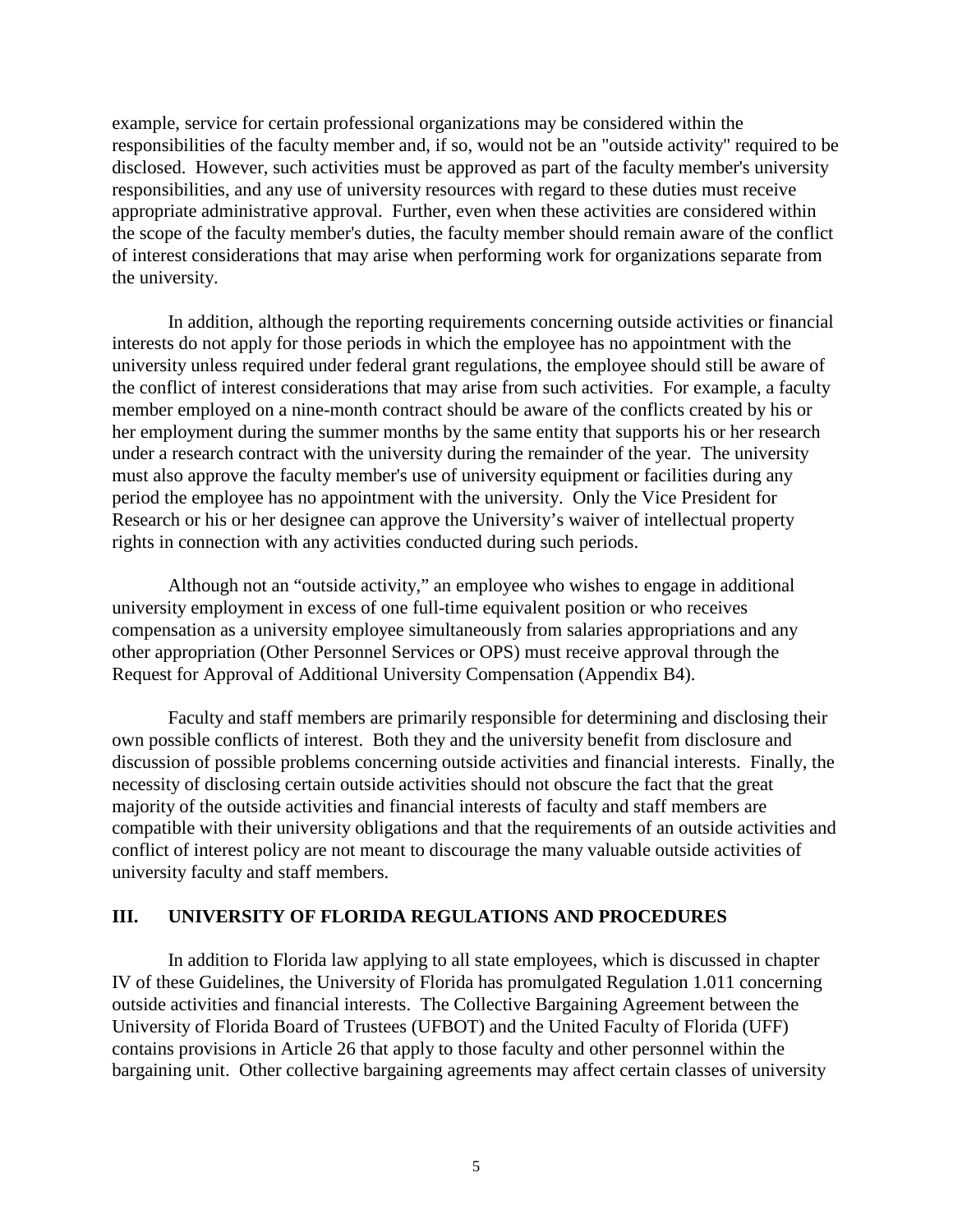<span id="page-6-0"></span>employees. Regulation 1.011 and Article 26 of the UFBOT/UFF collective bargaining agreement are included as Appendices A1 and A2.

Federal conflict of interest laws and regulations are applicable to some faculty and staff members at the university, including those who work under certain federal grants and contracts, those who conduct clinical trials to be used for Food and Drug Administration applications, and those who are employed by federal agencies. Any University of Florida employee who submits a federal grant or contract proposal or conducts research or educational activities under a federal grant or contract must adhere to the applicable requirements of the funding agency, including those involving the disclosure and regulation of outside activities and financial interests. The specific reporting requirements imposed on persons submitting proposals for Public Health Service and National Science Foundation grants and contracts (and other entities that follow the conflict of interest policies of such agencies) and those carrying out research and educational activities under such grants and contracts are summarized in section B of this chapter.

#### A. Basic Reporting Requirements

**Any university employee engaged in an outside activity or holding a financial interest that must be reported is REQUIRED to complete the University of Florida's Disclosure of Outside Activities and Financial Interests form prior to the commencement of the outside activity or acquiring the financial interest and thereafter at the beginning of each contractual year of employment (generally, the beginning of the fall semester for 9 month appointments and July 1 for all others). If a material change in the information presented occurs during the contract year, a new form must be submitted. Faculty members in the collective bargaining unit are required to use the form found in Appendix B1; all other employees should use the form found in Appendix B2. If more than one activity or financial interest must be reported, separate forms for the various activities and interests must be filled out.** 

**Faculty members (Academic Personnel) are required to indicate annually as part of the effort reporting process whether they have financial interests or are involved in outside activities that must be reported. University Support Personnel System (USPS) and Technical, Executive, Administrative, and Managerial Support (TEAMS) employees are required to indicate on their annual Performance Evaluation forms whether they have such financial interests or outside activities. If the answer is affirmative, the required disclosure forms must have been submitted.**

Under the Collective Bargaining Agreement between the University of Florida Board of Trustees and Graduate Assistants United, graduate assistants must disclose in writing "any outside activity which the employee should reasonably conclude may create a conflict of interest." The Disclosure of Outside Activities and Financial Interests form should be used for this purpose.

The primary purpose of the disclosures required on the Disclosure of Outside Activities and Financial Interests form is to identify those activities and interests that pose potential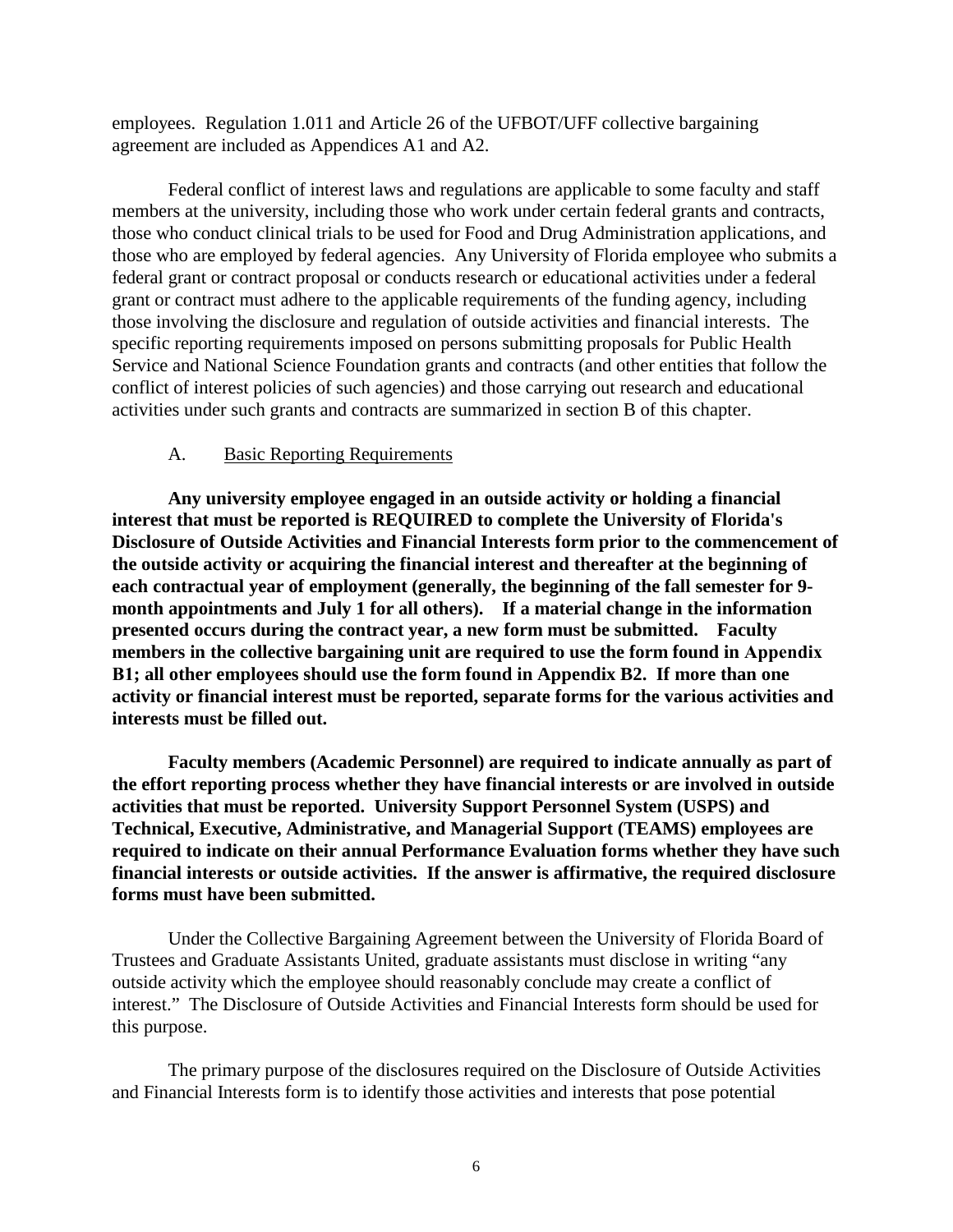conflicts of interest, including conflicts of time commitments. The faculty or staff member makes this initial determination, which should be accomplished in consultation with his or her supervisor. In those situations where a potential conflict of interest exists and the activity or interest is allowable under applicable law, the activity or interest may be allowed after disclosure and review and with the development of appropriate conditions by the faculty or staff member in conjunction with the department chairperson and the college dean or the unit director, or it may be disallowed.

All outside employment, compensated activity, and continuing business activity (including managerial interests or managerial positions) should be reported and approved. Uncompensated activities and financial interests (including financial interests of an employee's spouse and children) may also need to be reported if they fall within any of the categories described below. In general, an employee must report any compensated outside activity or financial interests which have the potential to create a conflict, including a conflict of time commitments. The reporting requirements apply for any period in which an employee is employed by the university, including any time that the employee is in leave status.

The following outside activities and financial interests must be reported prior to engaging in the activity or acquiring the financial interest:

a) Outside activities in which there is more than an incidental use of university facilities, equipment, and/or services.

b) Outside activities in which a university student or other university employee is directly or indirectly supervised by the employee if the employee in any way supervises or evaluates the student or other employee at the university.

c) Management, employment, consulting, and contractual activities with, or ownership interests in, a business entity (or state agency) which does business with the university. In the case of material financial and managerial interests, the information required extends to the spouse and children of the employee, and for managerial interests, to relatives. For further information on these requirements, please see the discussion in sections 4, 5, and 6 of chapter IV of this document.

d) Management, employment, consulting, and other contractual activities with, or ownership interest in, a business entity which competes with the university.

e) Candidacy for public office.

f) Required use of books, supplies, equipment, or other instructional resources at the University of Florida when they are created or published by the employee, or the employee's spouse or domestic partner or minor child(ren) or by an entity in which the employee, or the employee's spouse or domestic partner or minor child(ren) have a financial interest, if more than \$500 is received or expected to be received annually by any or all of them in the aggregate.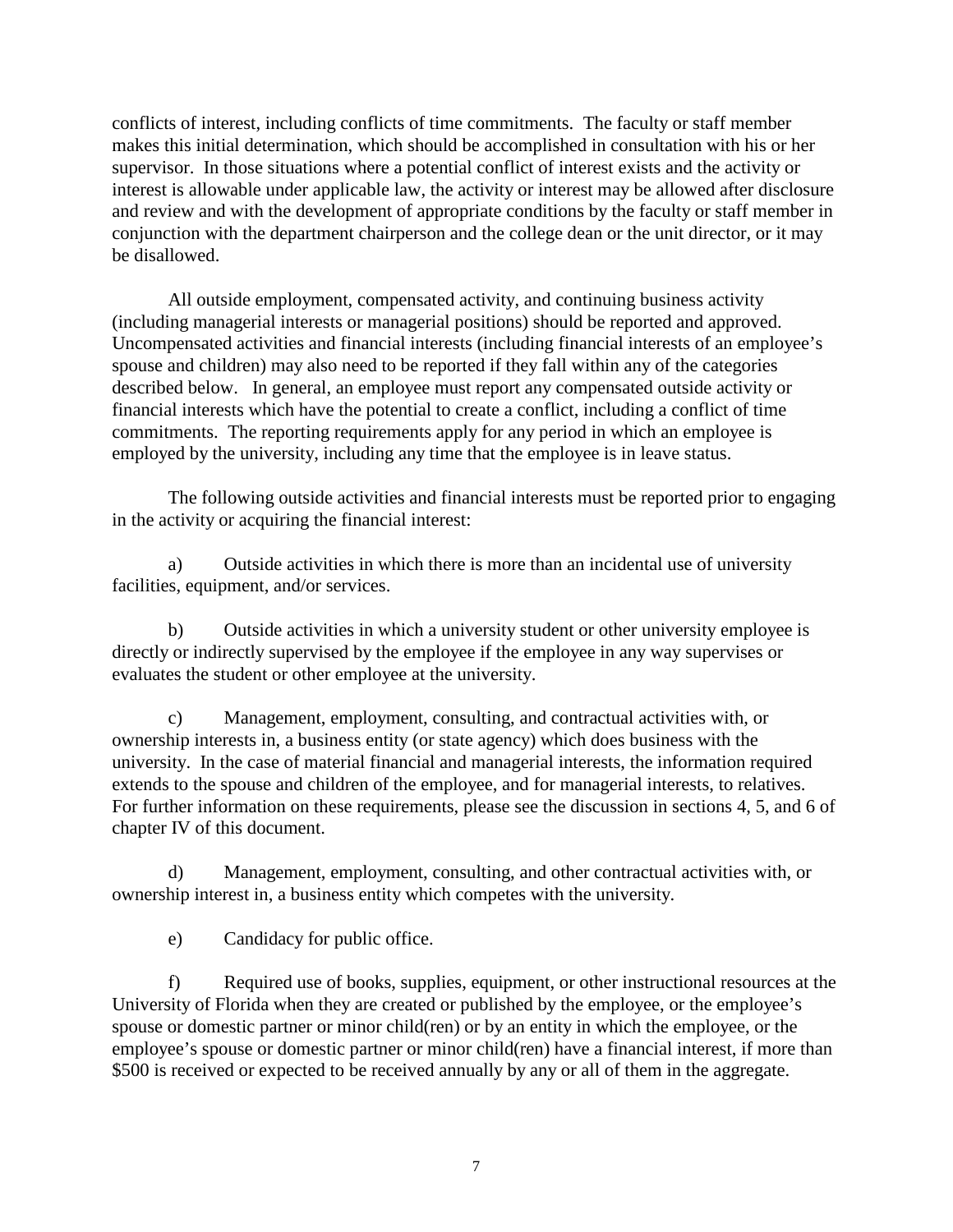g) Professional compensated activities, including, but not limited to, consulting, teaching at another institution, participating in an activity in which an honorarium is to be received, and employment as an expert witness.

h) Service on a board of directors or board of trustees, service as an officer or other management interest or position in an entity.

i) Any outside compensated employment.

j) Any employment, contractual relationship, or financial interests of the employee which may create a continuing or recurring conflict between the employee's interests and the performance of the employee's public responsibilities and obligations, including time commitments. This includes any outside activity in which the employee is required to waive rights to intellectual property and any outside activity or financial interest with a business entity which supports the employee's research or training program at the university.

k) Outside activities and financial interests required to be reported under federal contract and grant regulations.

Faculty members in the collective bargaining may not need to report certain activities and financial interests or certain activities and interests. Please refer to Article 26 of the UFBOT/UFF collective bargaining agreement (Appendix A2) for applicable reporting requirements.

In making the required disclosure on the Disclosure of Outside Activities and Financial Interests form, the following information must be furnished:

a) Name of employing or contracting entity or person, or name of entity in which the financial interest is held, and nature of its business.

b) Involvement of students and other employees in the activity, employing entity, or entity in which the financial interest is held, if that involvement is known to the employee making the disclosure.

c) Nature of activity or financial interest (description of equity interest or intellectual property), including time spent if an activity is involved (estimated hours per week including travel time). The source and type of compensation must be noted, and in the case of legal representation or service as an expert witness, all parties to the matter must be identified.

d) Location and anticipated dates of activity.

e) Any conditions of the activity which involve waiving or impairing the employee's or university's rights to intellectual property.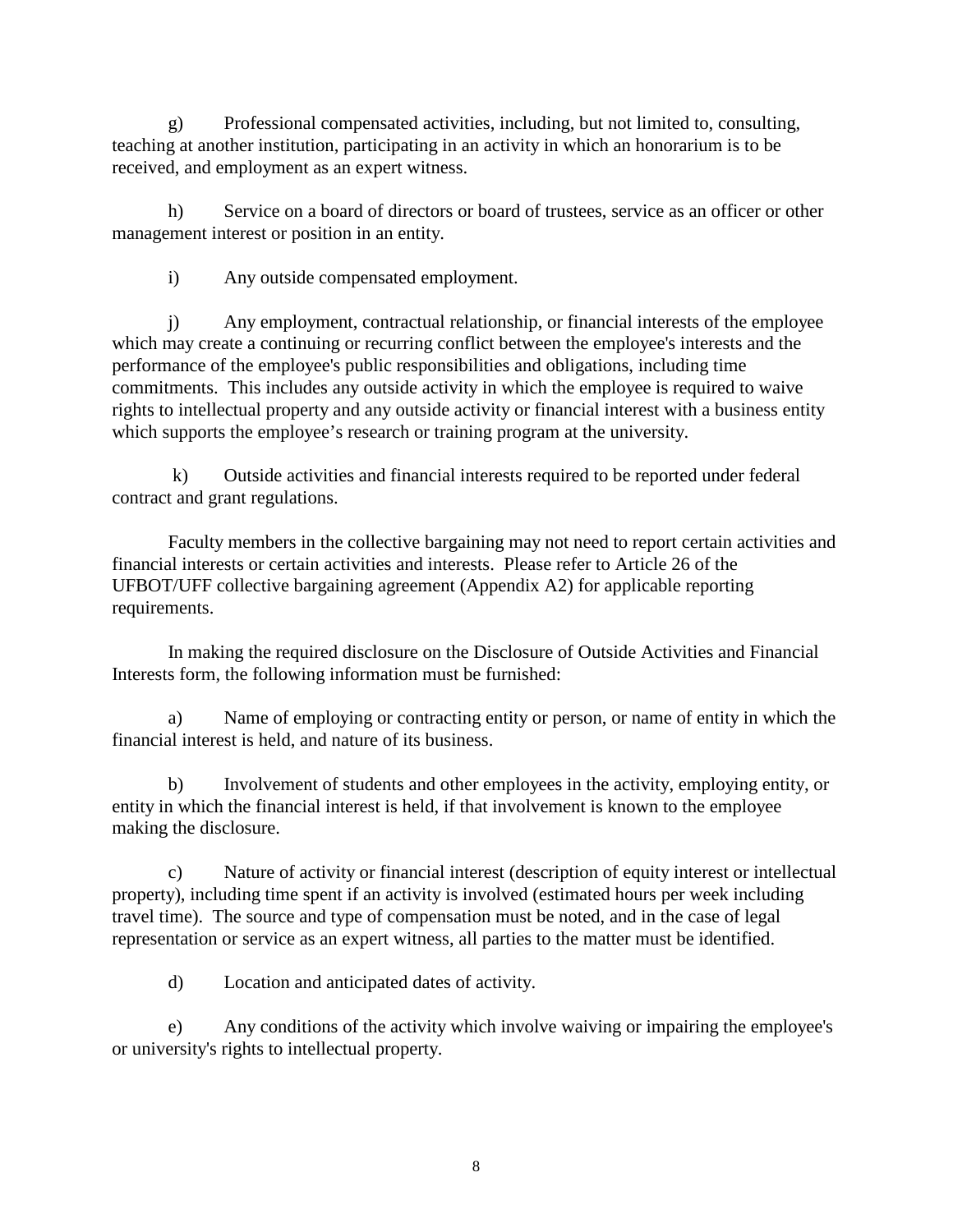f) Use of university equipment, facilities, or services in connection with the activity.

<span id="page-9-0"></span>g) Number of other outside activities and financial interests previously filed for the contractual year.

h) Whether the activity or financial interest was reported in the previous contractual year.

Other information may also be requested in order to assure a complete review of the activity.

**The responsibility for adhering to the law and regulations on conflict of interest and outside activities rests with the individual faculty or staff member**. **Full disclosure and discussion of all potential and actual conflicts make possible the addressing of the issues involved and prevent problems arising for both the faculty or staff member and the university in the future. The review and oversight responsibility rests with the department chairperson and the dean or director of the college or other unit in which the faculty or staff member is employed. An employee must provide sufficient information to those with the review and oversight responsibility to enable them to make an informed decision concerning the allowance of the outside activity or financial interest.** 

Any employee engaging in outside activities must recognize that he or she is performing such activities as an individual and may not represent that he or she is acting on behalf of the university. *For example, an employee may not use University of Florida letterhead or a University of Florida email address in conducting outside activities.* The employee must take reasonable precautions to insure that the outside employer or other recipient of services understands that the employee is engaging in the outside activity as a private citizen and not as an employee, agent, or spokesperson of the university.

# B. Federal Reporting Requirements relating to Sponsored Projects

Federal regulations require that the university manage, reduce, or eliminate any actual or potential conflicts of interest that may be presented by certain compensated outside activities and other financial interests of persons involved in sponsored research projects funded by the Public Health Service (PHS) and the National Science Foundation (NSF). The primary purpose of the federal regulations is to prevent bias in the design, conduct, or reporting of research projects.

Any "Investigator" submitting or working on projects funded by the PHS or the NSF must abide by these requirements. An Investigator is defined as the principal investigator, coprincipal investigator, project director or any other personnel, regardless of title or position, whether or not employed by the university, responsible for the design, conduct, or reporting of the proposed or funded research or educational activities. For the purpose of determining a "Significant Financial Interest," as defined below, an "Investigator" also includes such a person's spouse and dependent children.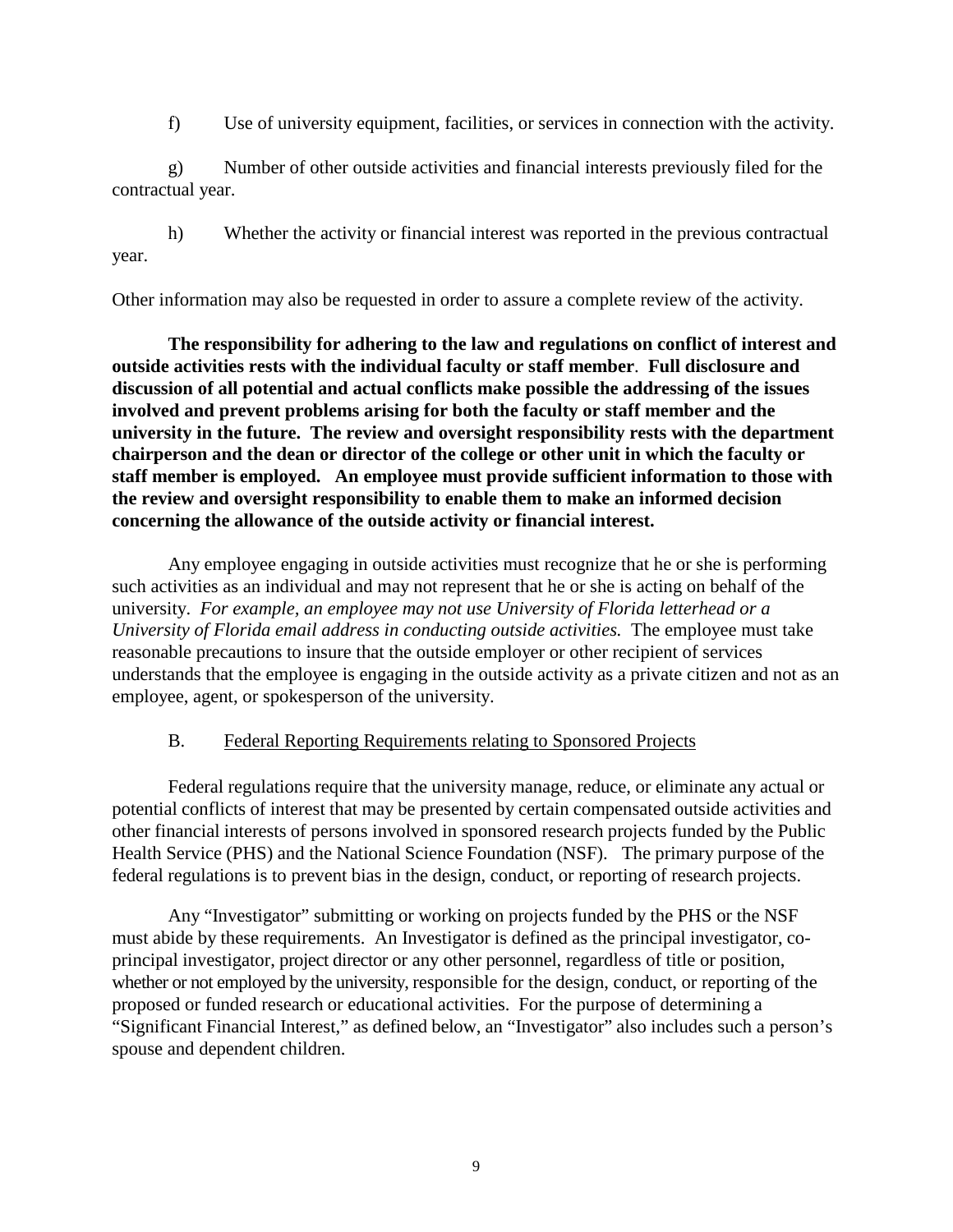Any personnel submitting a grant or contract proposal to the National Science Foundation through the university or conducting research or educational activities pursuant to such a federal grant or contract at the university as an Investigator must disclose any "Significant Financial Interest" that would reasonably appear to be affected by the proposed or funded research activities, including interests maintained in entities that would be so affected. A "Significant Financial Interest" under NSF regulations refers to: salary or other payments for services, such as consulting fees and honoraria; equity interests, such as stocks and stock options; and intellectual property rights, such as patents, copyrights, and royalties. A Significant Financial Interest for NSF does not refer to salary or other remuneration from the university; income derived from seminars, lectures or teaching engagements sponsored by public or nonprofit entities; income derived from service on advisory committees or review panels for public or nonprofit entities; or salary, royalties or other payments that, when aggregated for the Investigator and his or her spouse and dependent children, are not expected to exceed \$10,000 over the next 12 months. An equity interest that, when aggregated for the Investigator, spouse, and dependent children, does not exceed \$10,000 and does not represent more than a five percent ownership interest in any entity is also not considered a Significant Financial Interest.

Any personnel submitting a grant or contract proposal to the PHS through the university or conducting research or educational activities pursuant to such a federal grant or contract as an Investigator must disclose any "Significant Financial Interest" that would reasonably appear to be related to the Investigator's institutional responsibilities. A Significant Financial Interest for PHS with regard to any publicly traded entity exists if the value of any remuneration received from the entity in the twelve months preceding the disclosure and the value of any equity interest when aggregated exceeds \$5,000. Remuneration includes salary and any payment for services not otherwise identified as salary (*e.g.,* consulting fees, honoraria, paid authorship, travel reimbursement); equity interest includes any stock, stock option, or other ownership interest, as determined by public prices or other reasonable measures of fair market value. With regard to any non-publicly traded entity, a Significant Financial Interest exists if the value of any remuneration received from the entity in the twelve months preceding the disclosure exceeds \$5,000, or the Investigator holds any equity interest. The term Significant Financial Interest does not include the following types of financial interests: salary, royalties, or other remuneration paid by the university to an Investigator who is currently employed; income from seminars, lectures, or teaching engagements sponsored by a federal, state, or local government agency, or an institution of higher education as defined at 20 U.S.C. 1001(a); or income from service on advisory committees or review panels for a federal, state, or local government agency, or an institution of higher education**.** Investigators must also disclose any reimbursed or sponsored travel regardless of the dollar amount.

Significant Financial Interests must be disclosed at the time of the submission of the proposal, but approval of the outside activities and financial interests (with conditions if warranted) need not occur until the project has been funded. All Investigators on NSF and PHS proposals must fill out and sign a Division of Sponsored Programs Disclosure of Financial Interest form before the proposal is submitted by the Division of Sponsored Programs to these agencies (Appendix B5a for PHS; Appendix B5b for NSF). If a "Significant Financial Interest" is disclosed, the employee must attach a copy of his or her Disclosure of Outside Activities and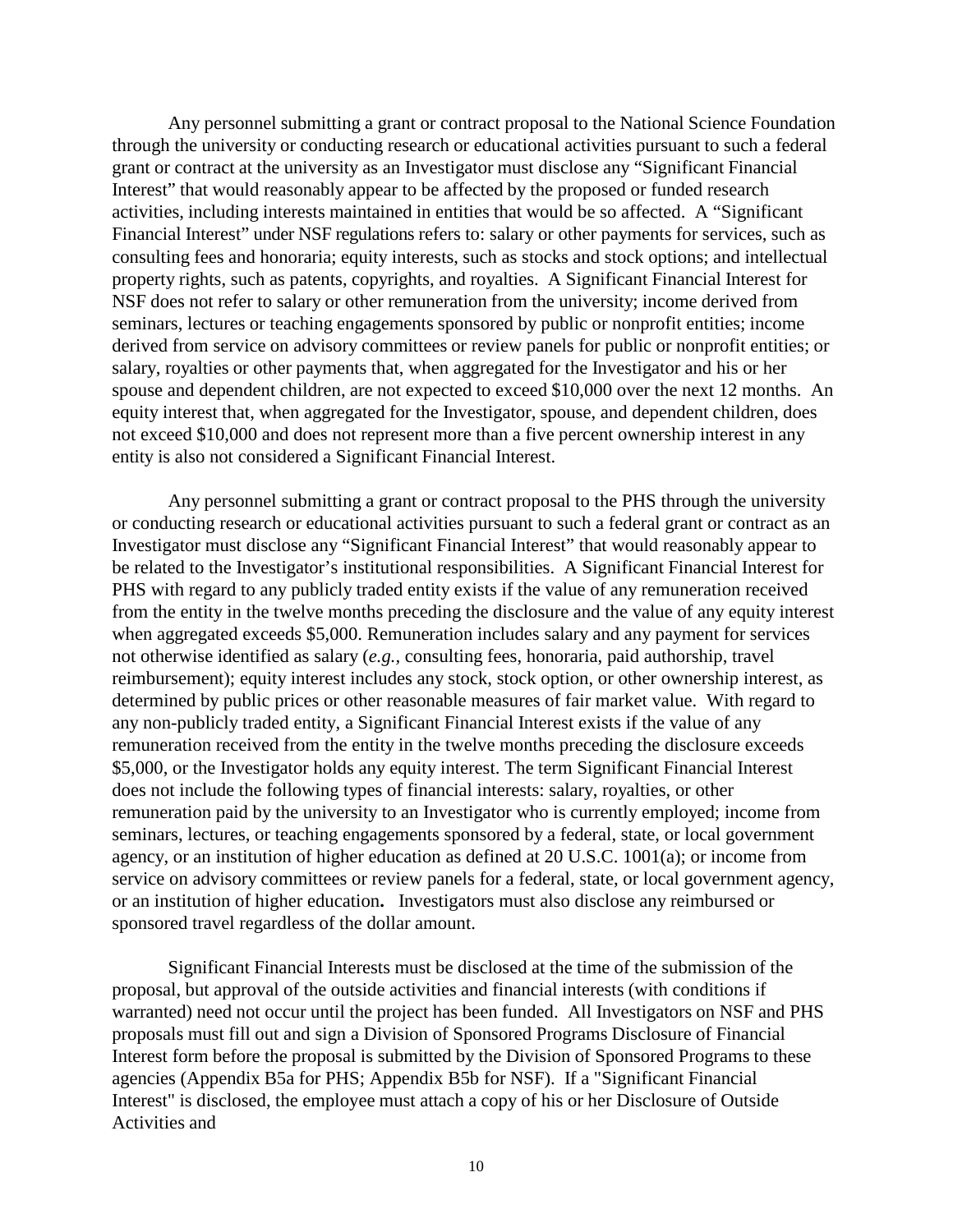Financial Interests form disclosing the interest. The Disclosure of Financial Interest form (with the Disclosure of Outside Activities and Financial Interests form if needed) must be part of the package submitted for review and approval through the usual departmental, college, and unit approval process using the DSR-1 form. It is the principal investigator's responsibility to ensure that Division of Sponsored Programs Disclosure of Financial Interest forms are obtained from all Investigators in order to meet proposal application deadlines. The Division of Sponsored Programs requires at least three business days to review proposals.

If there is no Significant Financial Interest at the time of submission of the proposal, but such an interest develops at any point prior to funding, it must be reported and approved prior to the time the project is funded. The federal regulations also require that the disclosures be made annually during the course of the research, which is consistent with the university's requirement that outside activities and financial interests be disclosed at the beginning of each academic year. The employee must file a new disclosure within 30 days if a new Significant Financial Interest is obtained, which is consistent with the university's requirement that any material changes to outside activities and financial interests must be reported during the academic year. Review and approval or disapproval of the interests disclosed during the course of a research project must be accomplished within 60 days.

The dean or director (or designee) and the institutional official (or designee) are responsible for reviewing each disclosure to determine if there is a financial conflict of interest. The University, through the department chairperson or supervisor (or designee) and dean or director (or designee) and the Division of Sponsored Programs through the Office of Research Compliance, is required to manage, reduce or eliminate the conflict. Conditions that might be imposed in such cases include public disclosure of the conflict, disclosure of the conflict to participants in projects involving human subjects, modification of the research design, restricting an Investigator from participating in parts of the research, or monitoring of the research by independent reviewers. (Please see the sample Conflict of Interest Monitoring Plan at Appendix B8.) If adequate measures are not feasible, the Investigator may have to discontinue the compensated activities, divest himself or herself of the financial interest, or terminate the research. The Investigator must abide by the conditions under which the research is permitted.

Prior to expenditure of any funds under a PHS project the university will submit a conflict of interest report to the PHS awarding component and ensure that an appropriate management plan concerning the conflict has been implemented. A report will be submitted within 60 days for new or newly identified financial conflicts. For any conflict previously reported by the university with regard to an ongoing PHS project, the university will submit an annual report that addresses the status of the conflict and any changes to the management plan.

Pursuant to the PHS regulations, if a conflict is not identified, including failure by an Investigator to disclose a Significant Financial Interest which is determined to be a conflict, or if an Investigator fails to comply with a conflict management plan, then the university will review the research to determine whether any bias in the design, conduct or reporting of the research exists. If necessary, the university will update the conflict report it previously submitted to the PHS awarding component and if bias is found will submit a mitigation report.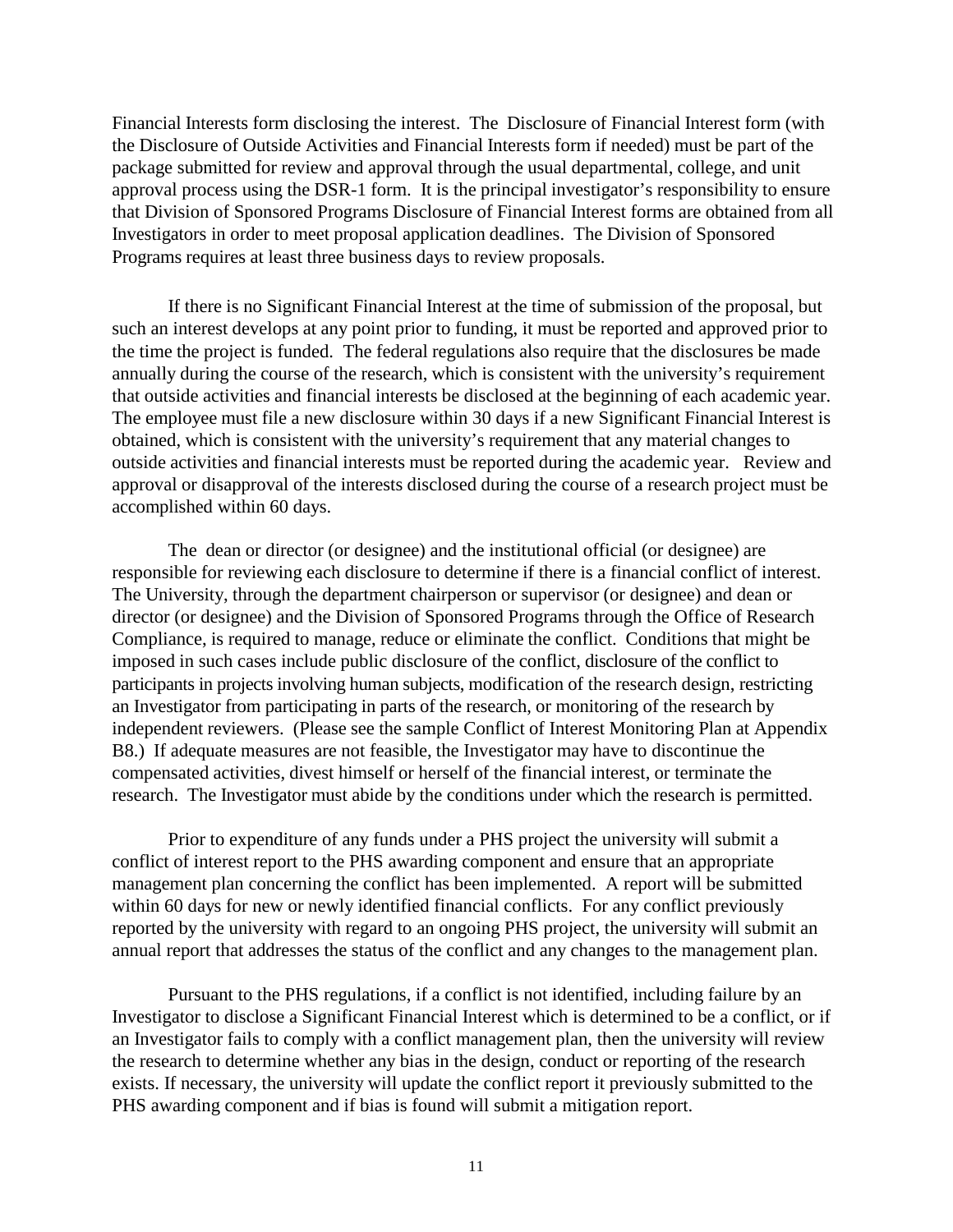<span id="page-12-0"></span>Where the PHS funded research involves a subrecipient, the subrecipient will follow the financial conflict of interest policy of the subrecipient. The subcontract shall provide that the subrecipient shall report identified financial conflicts for its Investigators to the university to allow the university to report to the PHS awarding component.

University will post information concerning identified financial conflicts with regard to PHS-funded research on a public website housed on the Office of Research web page.

For further information with regard to federal contract and grant requirements, please contact the Division of Research Compliance at  $294-1632$  $294-1632$ .<sup>2</sup>

## C. Guidelines for Allowance of Outside Activities and Financial Interests

The university recognizes that there are conflict situations which must be prohibited, conflict situations which may be allowed with conditions and oversight, and outside activities and interests that are generally allowed. The guidelines that follow are designed to assist faculty, administrative and professional staff, and other employees, as well as department chairpersons, directors, deans, and other supervisors, in evaluating conflict of interest situations.

## 1) Prohibited outside activities and financial interests:

Any outside activities or financial interests which are prohibited by state law cannot be allowed. The most significant of these prohibitions for faculty members are those concerning financial interests, employment, and other contractual relationships with an entity doing business with the university. This prohibition is explained in the following section

<span id="page-12-1"></span><sup>&</sup>lt;sup>2</sup> A Note on FDA Requirements for Clinical Trials. Under Food and Drug Administration (FDA) regulations, if sponsors of clinical trials are to use the results in support of marketing applications, they must obtain certain financial information from clinical investigators. This information includes:

<sup>(</sup>a) Financial arrangements under which the value of the compensation could be influenced by the outcome of the study. (It should be noted that such personal income would be prohibited under Florida's Code of Ethics for Public Employees; please refer to section IV (5) of these Guidelines.)

<sup>(</sup>b) Payments to the university or the investigator of a value greater than \$25,000 (other than for purposes of conducting clinical trials) during the time the clinical investigator is carrying out the study and for one year following the completion of the study. For example, a grant to fund ongoing research, or compensation in the form of equipment or retainers for ongoing consultation or honoraria, would meet this requirement. (Such funds paid to the investigator personally would be prohibited under Florida's Code of Ethics for Public Employees unless an exemption applied.)

<sup>(</sup>c) A financial interest in the products which are the subject matter of the clinical trial (such as, a patent or income from a licensing agreement).

<sup>(</sup>d) A "significant financial interest" in the sponsor of the study. "Significant financial interest" means any financial interests in a nonpublicly-traded company of any amount or any equity interest in a publicly trade company that exceeds \$50,000. (Generally, such interests would be precluded without an exemption under Florida's Code of Ethics.)

Financial interests include those of the investigator's spouse and minor children. Of course, any disclosure of financial interests in conjunction with a clinical trial should be consistent with the employee's Disclosure of Outside Activities and Financial Interest.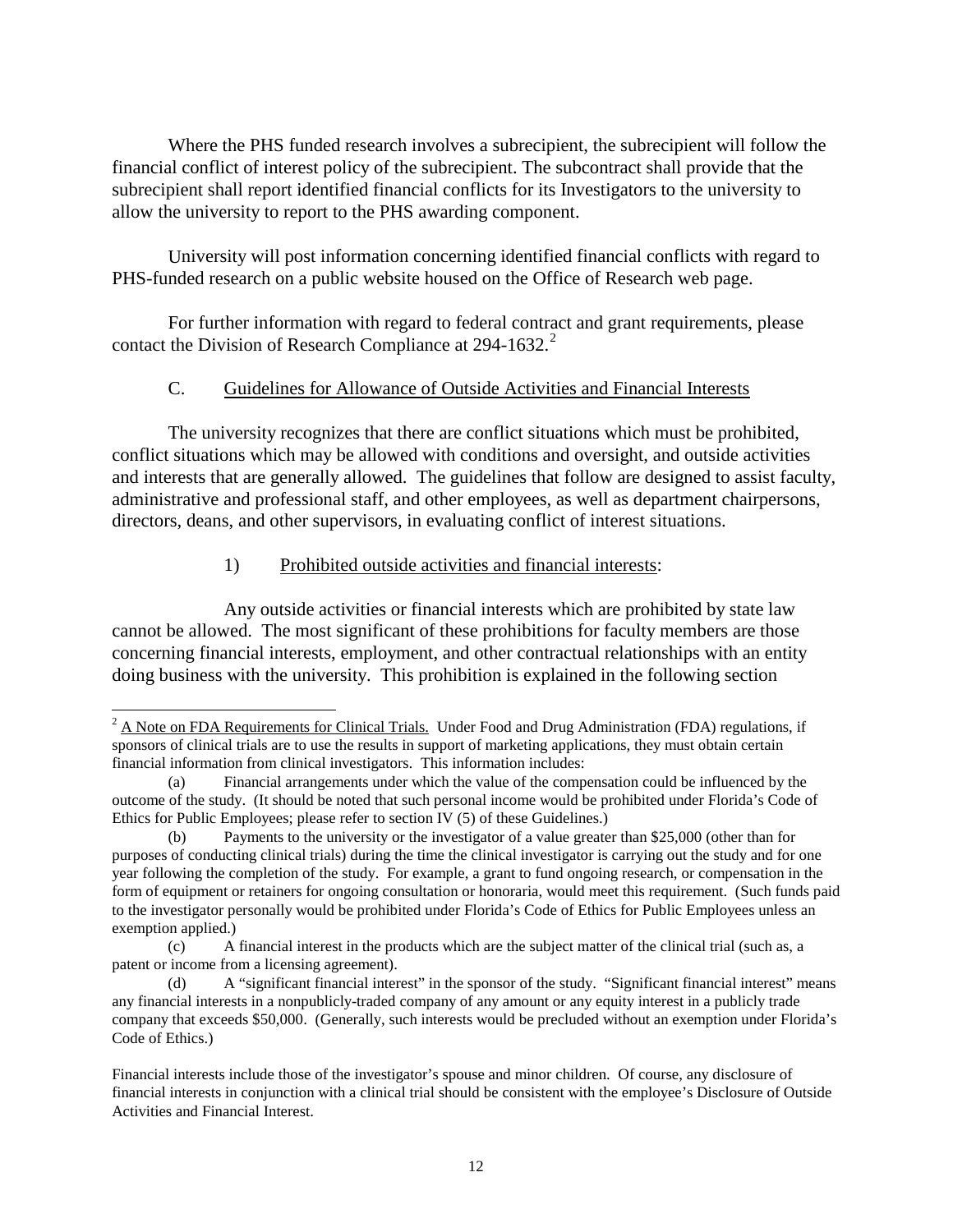discussing Florida law and generally would prohibit, for example, any transaction between the university and a company owned by a faculty member unless one of the exemptions set forth in the law applies. Similarly, a research contract between the university and a company cannot support the research of a faculty member who has a contractual relationship (such as a consulting arrangement) with or a financial interest in that company unless an exemption applies.

Also prohibited under Florida law are those outside employment or contractual relationships which would create a "continuing or frequently recurring conflict" between the employee's private interest and the performance of his or her public duties or "that would impede the full and faithful discharge of his or her public duties." Thus, an employee employed to develop software in a given field for the university could not be employed to develop the same kind of software elsewhere. Such employment would create a "continuing or frequently recurring conflict." Further, a University of Florida employee could not hold an employment or consulting arrangement involving litigation against the university or the Florida Board of Governors because such would impede the faithful performance of his or her duties toward the university. Outside activities or contractual relationships with a company that supports the research or training activities of a faculty member create such a conflict and, thus, are not allowed unless an exemption applies.

> 2) Outside activities and financial interests that may be permitted only after review and with appropriate conditions if necessary:

Among such activities and financial interests are the following:

- a) Outside activities or financial interests allowed under an exemption to state law. With regard to doing business with the university, for example, this includes the exemption for research and license agreements or transactions of under \$500 in a calendar year. The exemption for research and license agreements requires special approvals as explained in section  $IV(6)(e)$ . The procedures concerning proposed business transactions with the university are discussed below in section IV(5).
- b) Outside activities or financial interests in a company that will be directly and significantly affected by the research activities of the faculty or staff member. Such activities or financial interests can only be permitted if they do not create a "continuing or recurring conflict," as noted above.
- c) Outside activities or financial interests in a company conducting educational or research activities which could be conducted at the university.
- d) Outside activities or financial interests in a company involving students or employees of the university in any way evaluated,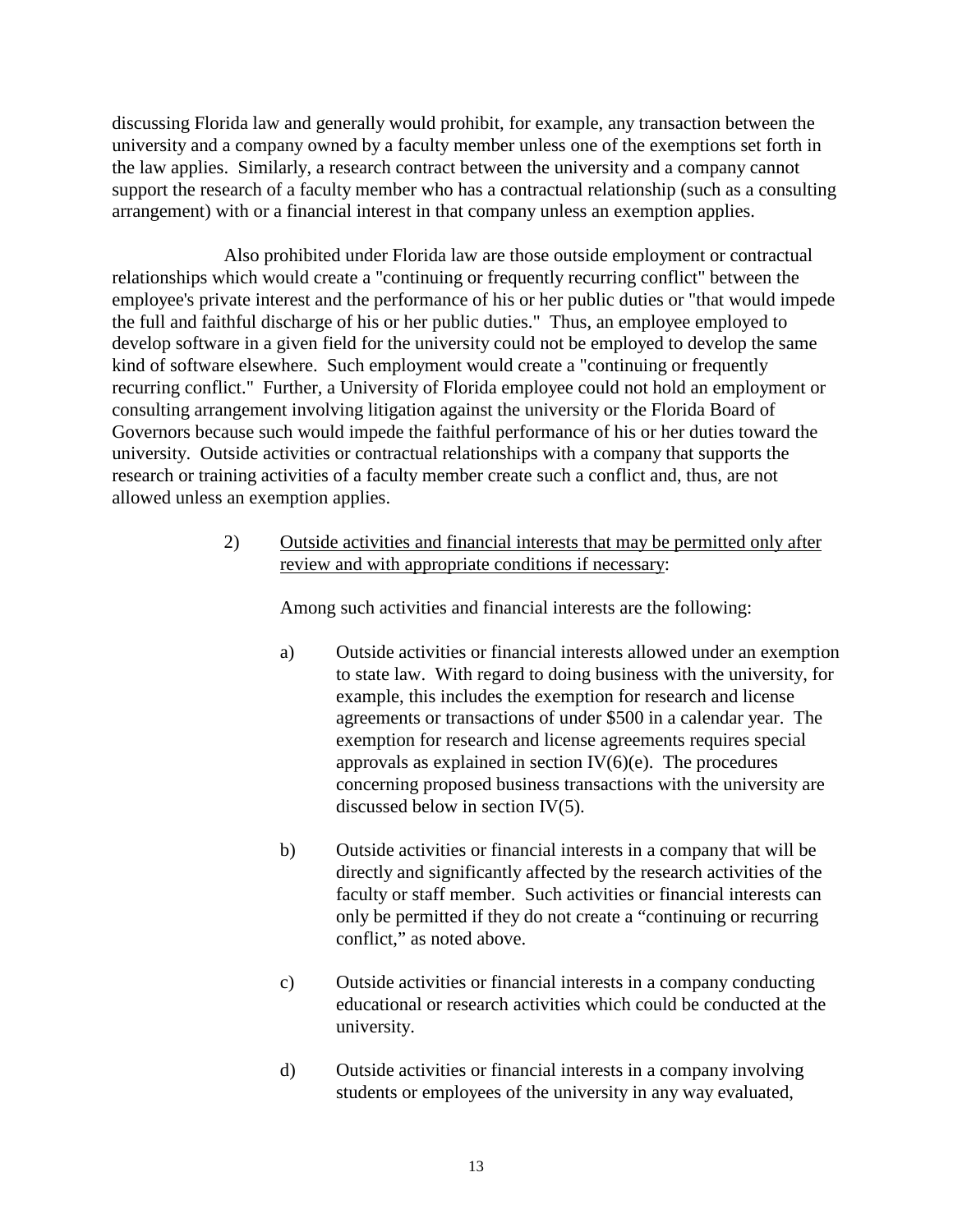taught, or directed by the faculty or staff member at the university. Such situations involving students or employees are strongly discouraged and should be avoided.

- e) Outside activities which involve more than an incidental use of university facilities, equipment, and services. The use of any university personnel should be disallowed unless the services provided are generally available to the public.
- f) Outside activities or financial interests related to the use of instructional materials as more fully explained below.

Such outside activities and financial interests may be allowed and such allowance may require that conditions have been established through which any conflicts may be minimized. For example, a conflict situation may be allowed under a written agreement with the faculty member which requires oversight in some instances by persons external to the faculty member's department or college. In addition, disclosure of a conflict situation to others besides those reviewing the Disclosure of Outside Activities and Financial Interests may be required. Disclosure of financial interests (including royalties from inventions) may need to be made in research protocols and consent forms to be executed by human subjects and/or patients. Such a disclosure may also be required in a publication resulting from the research.

As to instructional materials, employees who are instructors are responsible for the assignment of such materials for their students. The selection of these materials must be based on academic reasons and not on financial gain for the individual employee, the employee's spouse or domestic partner or minor child(ren) or the University of Florida. These persons may not receive any financial benefit from materials reflecting general course information or assignments or evaluation materials (such as examinations, quizzes, syllabi and extra credit assignments) used in university courses or other university instructional activities. At the same time, an employee, the employee's spouse or domestic children or minor child(ren) may benefit from the sale or use of required books, supplies or other resources used in University of Florida courses or other university instructional activities if the following conditions are followed: (i) the department chair and dean or director have approved the arrangement on the Disclosure of Outside Activities and Financial Interests form, and (ii) the materials have been selected for academic reasons independent of any financial gain for the persons involved, are offered at a fair market price, have been adopted for use at other higher education institutions, are the original works or creations of the employee and not a collection of the works of others, are protected by copyright, patent, or trademark, and are published or produced by an incorporated or registered publisher, company, or entity. Their use must not require the user to waive any intellectual property rights.

Finally, recognizing that colleges and departments within the university have unique attributes, a unit may develop guidelines under college auspices that will assist members of its faculty and staff to deal with the particular conflict situations that may arise with regard to their particular services and fields. For example, the guidelines for employees in the Institute for Food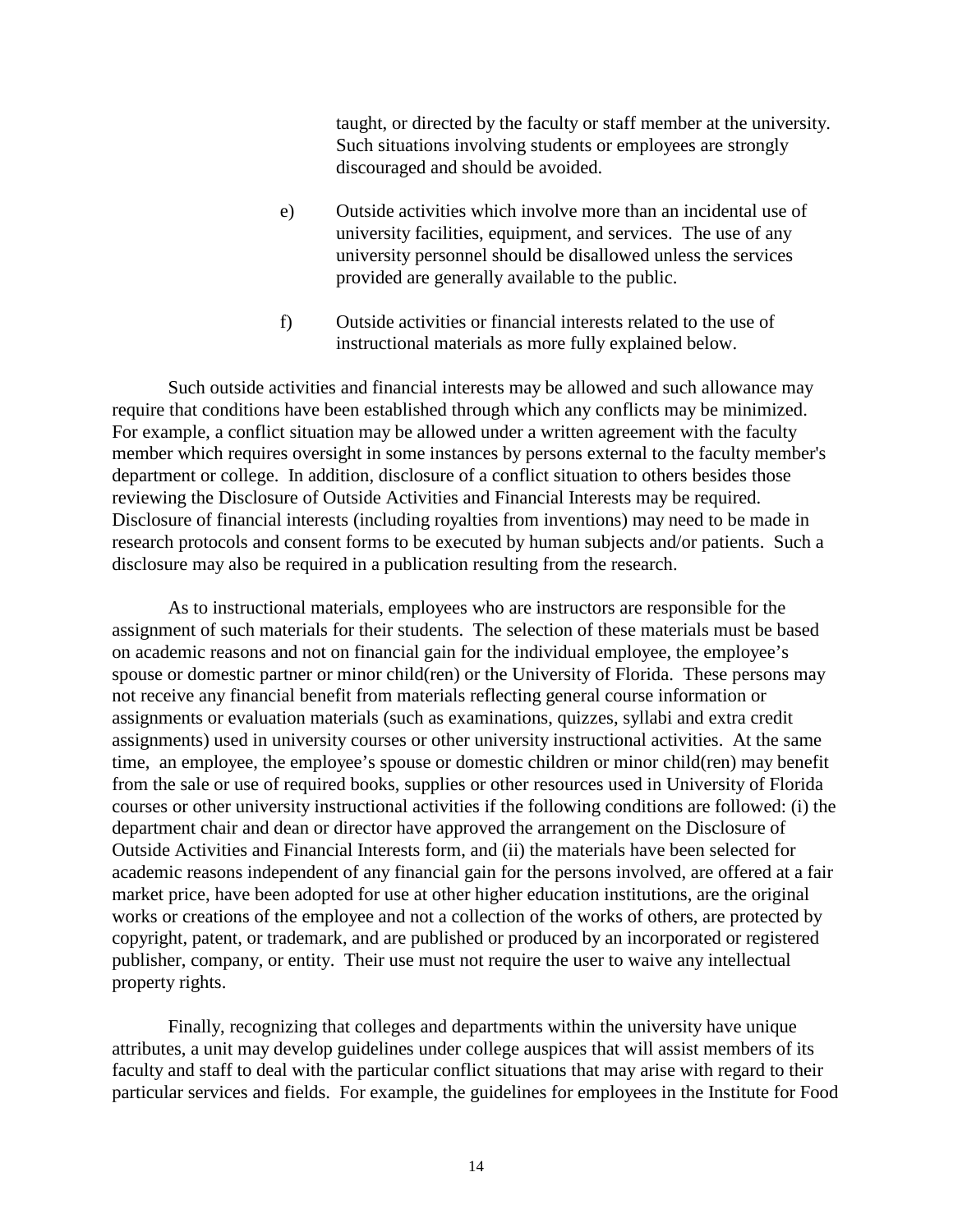<span id="page-15-0"></span>and Agricultural Sciences are found in UF Regulation 6.015. (Appendix A3; supplemental form, Appendix B3). All such guidelines must be approved by the dean or director of the unit involved and be on file in the offices of the dean, the General Counsel, Research Compliance and the Provost.

# 3) Outside activities and financial interests that are generally allowed:

In general, most other outside activities are allowed if they do not interfere with the employee's performance of his or her university obligations. However, determining whether a particular situation involves a conflict of interest is dependent on reviewing all the facts of the specific situation, which underscores the importance of the disclosure and discussion of possible conflicts.

## D. Review Procedures and Sanctions

The following persons must review and approve the activities and financial interests reported on the Disclosure of Outside Activities and Financial Interests form: (1) chairperson, (2) dean or director. (3) Office of Research, if intellectual property rights are to be waived, and (4) Purchasing Services (or other contractual authority), if applicable.

If there are any questions or concerns with regard to a particular disclosure, a conference is encouraged between the faculty or staff member and his or her chairperson or other immediate supervisor.

An employee's failure to report outside activities and financial interests under university regulations or Article 26 of the UFBOT/UFF collective bargaining agreement, an employee's engaging in the activities or holding the financial interests without the university's approval, and an employee's failing to follow any conditions imposed pursuant to the university's approval of such activities are grounds for disciplinary action. Examples of sanctions are: disallowance or limiting outside activities, changes in assignment, limitations on research activities, fines, reduction in pay, demotion, written reprimand, suspension without pay, and termination for cause. The employee may be required to turn over to the university all or part of the compensation from an unapproved outside activity. If an activity or interest has not been properly disclosed, the employee may be required to disclose the activity or interest in all subsequent presentations of research results. Finally, as noted in the following section, a violation of the State's Code of Ethics may be grounds for various penalties imposed under state law.

# E. Other University of Florida Conflict of Interest Policies

The College of Medicine has promulgated a Policy on Pharmaceutical, Medical Device, and Biotechnology Industry Conflicts of Interest, University of Florida Regulation 5.0764 (Appendix A4). This policy applies to all employees and appointees ("College of Medicine personnel" under the regulation) of the College of Medicine. The policy covers activities and gifts not necessarily covered by UF Regulation 1.011, state law, or federal requirements, and the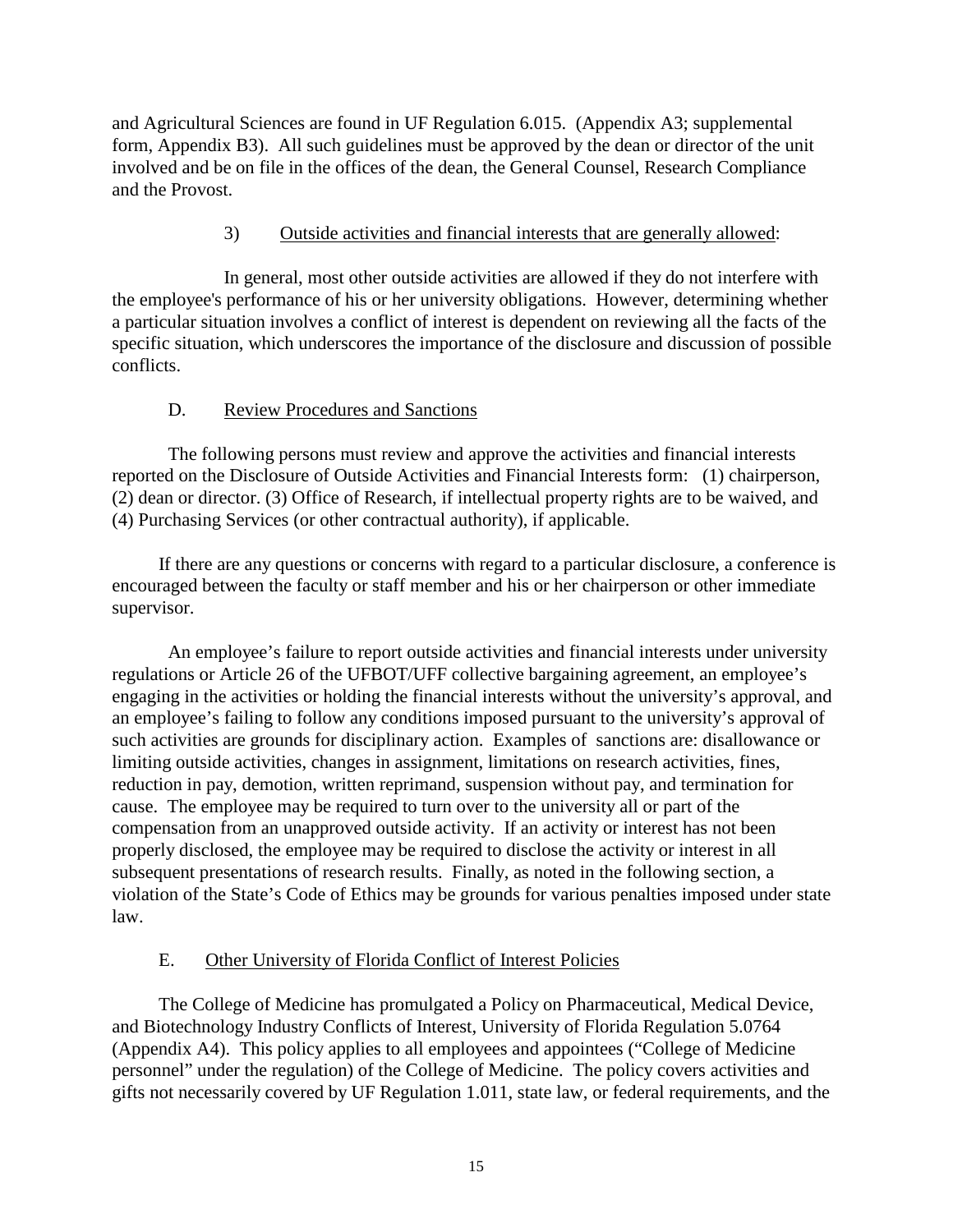<span id="page-16-0"></span>requirements of the policy are supplemental to these requirements. The purpose of the policy is to increase transparency respecting interactions between College of Medicine personnel and the pharmaceutical, medical device, biotechnology, hospital and research equipment supply industries (and their representatives) and to eliminate or mitigate conflicts of interest created by these interactions. The detailed policy is available at http://coi.med.ufl.edu/policies/uf-policies/.

Direct support organizations and other affiliated organizations of the university, such as the University of Florida Foundation, Inc., the University Athletic Association, Inc., the University of Florida Research Foundation, Inc., and the Florida 4-H Foundation, Inc., have conflict of interest policies applicable to their directors, officers, and employees. University employees acting as directors or officers or providing services to the organization must disclose any financial interests in any business entity doing business with the direct support organization and must comply with the reporting and other requirements of the organization's conflict of interest policy.

The University of Florida Research Foundation, Inc. (UFRF) may license technologies to commercial enterprises and may take ownership interests in commercial enterprises that license university technology and/or support ongoing research at the university. In such cases, the potential conflicts of the faculty members and other employees involved with the commercial enterprise are handled through the process set forth in section  $IV(6)(e)$  of this document. In addition, the University of Florida and UFRF have adopted a "University of Florida-University of Florida Research Foundation, Inc. (UFRF) Institutional Conflict of Interest Policy" to further limit personal conflicts and to mitigate institutional conflicts. The policy is found at Appendix A5.

#### F. Use of University Equipment, Facilities, and Services

Any use of university equipment, facilities or services with regard to an outside activity must be approved prior to the activity. In general, the use of these resources will be allowed only on a noninterference basis, and a charge may be assessed. The form for this purpose is the Request to Use University Equipment, Facilities, and Services, a copy of which is found at Appendix B6.

#### **IV. CODE OF ETHICS FOR STATE OF FLORIDA EMPLOYEES**

In formulating the Code of Ethics for employees and officials of the State of Florida, the Florida Legislature stated that it "is essential to the proper conduct and operation of government that public officials be independent and impartial and that public office not be used for private gain other than the remuneration provided by law." At the same time the Legislature recognized that public officials and state employees should not be "denied the opportunity, available to all other citizens, to acquire and retain private economic interests except when conflicts with the responsibility of such officials to the public cannot be avoided." The Code of Ethics for Public Officers and Employees is designed, therefore, to "protect against any conflict of interest and establish standards for the conduct of elected officials and government employees in situations where conflicts may exist."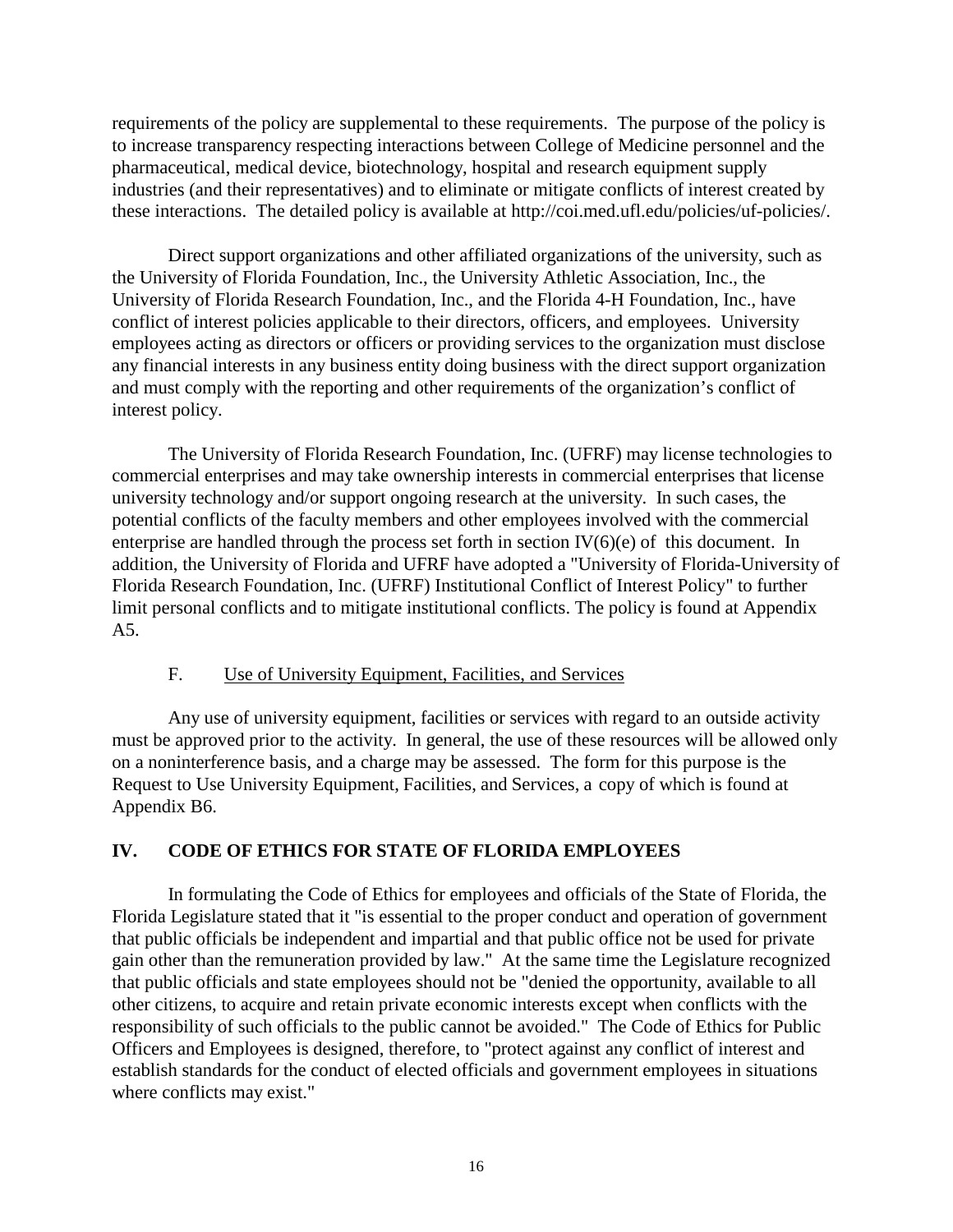The Code of Ethics for Public Officers and Employees is set forth in Part III of Chapter 112, Florida Statutes. The Code of Ethics provides standards of conduct for state employees, post-employment restrictions for certain employees, requirements concerning disclosure of financial interests for certain employees, a description of the role of the Florida Commission on Ethics, and penalties and procedures with regard to violations of the standards of conduct. On an annual basis, the Florida Commission on Ethics publishes a brochure entitled "Guide to the Sunshine Amendment and Code of Ethics for Public Officers and Employees" that outlines the major provisions of the Code. Further information may be found on the Commission's website at www.ethics.state.fl.us.

The penalties that may be imposed against a state employee for infractions of the Code of Ethics include dismissal from employment, suspension without pay, demotion, reduction in salary, forfeiture of a portion of salary, a civil penalty, restitution of benefits received because of the violation, and public censure and reprimand.

The following list of issues highlights various provisions of the Code of particular importance to members of the University of Florida community. It should not be considered as encompassing all applicable laws or as a substitute for reading the wording of the actual laws.

## 1) Misuse of position

The Code of Ethics prohibits any state employee's corrupt use (or attempted use) of his or her official position to secure a special benefit or exemption for the employee or others.

# 2) Use of Information

A state employee is not permitted to disclose or use information not available to the general public and "gained by reason of his or her official position" for the employee's "personal gain or benefit or for the personal gain or benefit of any other person or business entity."

For example, this provision is critical in evaluating conflicts that might arise in outside consulting arrangements of faculty members. In such consulting, the faculty member may not disclose unpublished research results or university technology not previously made available to the general public to the outside firm.

#### 3) Gifts and honoraria

A state employee is prohibited from soliciting or accepting gifts, loans, or anything of value based upon the understanding that the employee's official action(s) or judgment would be influenced by such a gift. Further, an employee or an employee's spouse or minor child(ren) may not accept "any compensation, payment, or thing of value" when such employee knows, "or with the exercise of reasonable care, should know," that it is given to influence official actions of the employee.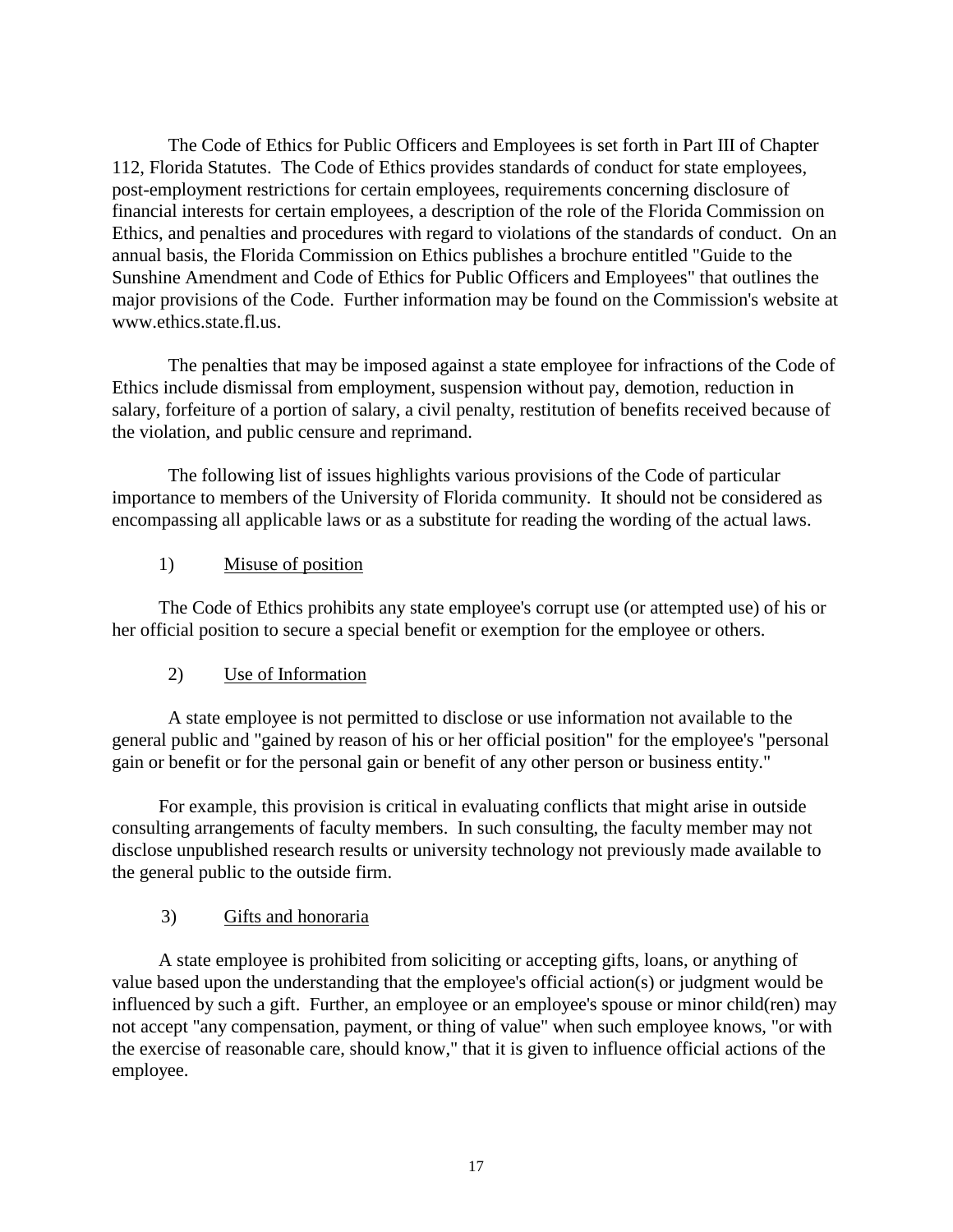Under the university's Standard of Conduct Regarding Purchases: "It shall be a breach of ethical standards for any employee of the university to accept, solicit, or agree to accept a gratuity of any kind, form or type in connection with any contract for commodities or services."

Certain state employees called "reporting individuals" (or "specified state employees") and "procurement employees," including many who deal with decisions involving the purchase of goods or services, are restricted by law from soliciting and accepting any gifts, as well as honoraria, from certain individuals or entities. A discussion of these restrictions is found in Appendix C of these Guidelines.

Finally, College of Medicine personnel should consult University of Florida Regulation 5.0764 on Pharmaceutical, Medical Device, and Biotechnology Conflicts of Interest for restrictions with regard to gifts from the pharmaceutical, medical device and biotechnology industries. (See Appendix A4.)

## 4) Doing business with the university, Sections 112.313(3) and 112.3185, Florida **Statutes**

A state employee acting as a purchasing agent for a state agency, such as the University of Florida, is prohibited from directly or indirectly purchasing, renting, or leasing any real property, goods, or services for the agency from any business entity of which the employee or his or her spouse or child(ren) is an officer, partner, director, or proprietor. If an employee is delegated the responsibility of purchasing realty, goods, or services for the university, the employee is also prohibited from entering into such a transaction with a business entity of which the employee or his or her spouse or child(ren) or any combination of them has a material interest. A "business entity" is defined in the law as "any corporation, partnership, limited partnership, proprietorship, firm, enterprise, franchise, association, self-employed individual, or trust, whether fictitiously named or not, doing business in this state." "Material interest" is defined as "direct or indirect ownership of more than 5 percent of the total assets or capital stock of any business entity." It should be noted that any University of Florida employee authorized to make purchases with a UF Purchasing Card would be considered a purchasing agent and bound by the restrictions set forth in this paragraph.

Any employee acting in a private capacity may not rent, lease, or sell any realty, goods, or services to the university. An employee is acting in a private capacity if he or she owns a material interest in a business entity from which the university rents, leases, or sells realty, goods, or services, if the employee is an officer or director of a corporation selling or leasing to the university, or if he or she acts as an agent of the business to facilitate a sale or lease to the university. The prohibition does not apply when the employee is not in a position at the university which allows him or her to in any way influence the lease or purchase or regulate the services provided.

It should be noted that the provisions of Section 112.313(3) do not affect or prohibit any contracts that were entered into prior to an employee's employment by the university. Further, as noted below under paragraph (6), the law provides exemptions from these requirements in certain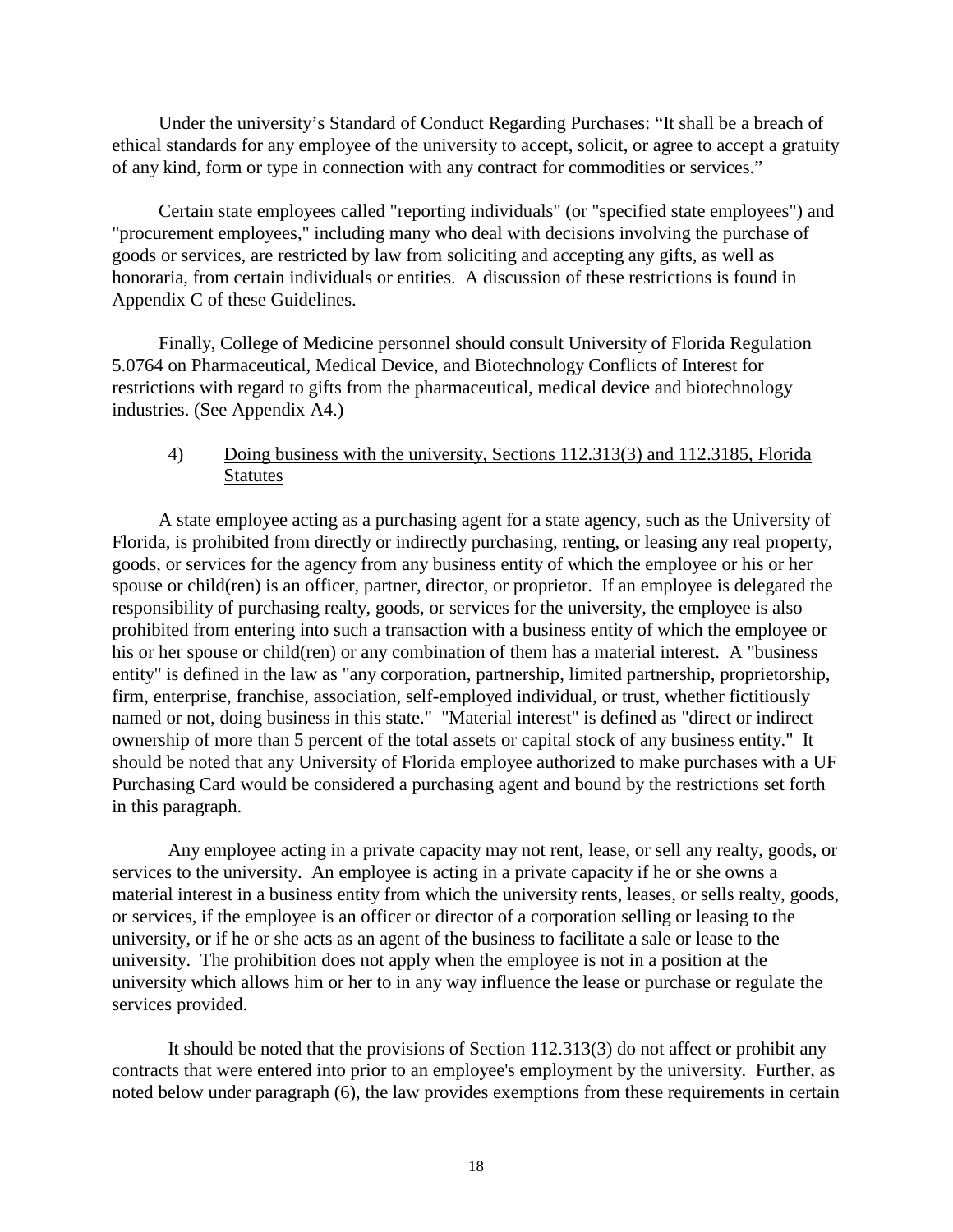cases. If an employee discloses a material financial interest or managerial interest which is allowed as to a particular purchase or contractual arrangement, the employee is responsible for insuring that a copy of the approved Disclosure of Outside Activities and Financial Interests is provided to Purchasing Services or to the university unit that is entering into the business arrangement.

Section 112.3185, Florida Statutes, applies to the procurement of contractual services. It prohibits an employee "who participates through decision, approval, disapproval, recommendation, preparation of any part of a purchase request, influencing the content of any specification or procurement standard, rendering of advice, investigation, or auditing or in any other advisory capacity in the procurement of contractual services" from becoming an employee of a person or entity contracting with the university for the provision of these services. This statute also prohibits a university employee "acting in his or her official capacity" from directly or indirectly procuring contractual services for the university from "any business entity of which a relative<sup>[3](#page-19-0)</sup> is an officer, partner, director, or proprietor or in which such officer or employee or his spouse or child, or any combination of them, has a material interest." The law provides no exemptions from the prohibitions of this statute.

# 5) Conflicting employment and contractual relationships, Section 112.313(7), Florida Statutes

A faculty or staff member of the university may not be employed by or have a contractual relationship with a business entity or a state agency which is "doing business" with the university. For example, if a business entity sells services or products to the university, it is doing business with the university. This may preclude a university employee who deals with such procurement from having a contractual relationship with the company. If the entity enters into a research agreement with the university, it is "doing business" with the university. This would preclude a principal investigator from having a contractual arrangement (such as, a consulting agreement) with the company that also sponsors his university research under a contract with the university. An exemption for such an agreement may be allowed as set forth in section  $IV(6)(e)$  below.

If the university receives a gift (not a contract) from a private entity, that entity would not be "doing business" with the university. If the employee provides uncompensated volunteer services to a not-for-profit entity, that is not considered an "employment or contractual relationship" with that entity. However, it should be noted that the activity may still present a conflict and may need to be disclosed under other provisions of the law or university regulations.

<span id="page-19-0"></span><sup>&</sup>lt;sup>3</sup> "Relative" is defined in the law as anyone related to an employee as "father, mother, son, daughter, brother, sister, uncle, aunt, first cousin, nephew, niece, husband, wife, father-in-law, mother-in-law, son-in-law, daughter-in-law, brother-in-law, sister-in-law, stepfather, stepmother, stepson, stepdaughter, stepbrother, stepsister, half brother, half sister, grandparent, great grandparent, step grandchild, step great grandchild, person who is engaged to be married to the employee" or who otherwise holds himself or herself out as or is generally known as the person whom the employee intends to marry or with whom the . . . employee intends to form a household," or any other person having the same legal residence as the employee.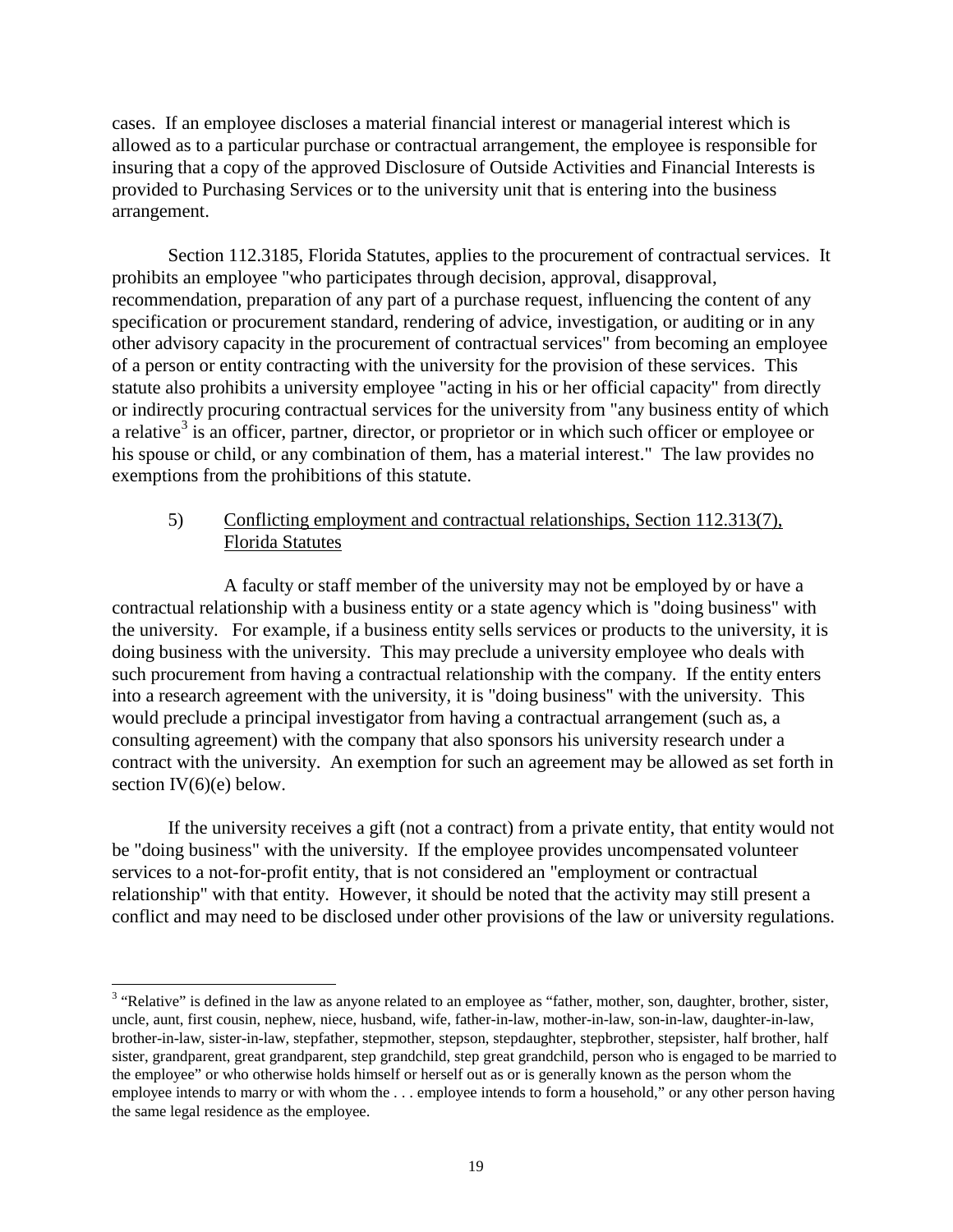If an employee (or an employee's spouse, domestic partner or other relative) has a material financial interest or a managerial interest in an entity, or the employee has an employment or other contractual relationship with an entity, that proposes to do business with the university and the employee is involved in the procurement or contractual process for the entity or for the university (including but not limited to making recommendations), the employee must inform the university office making the procurement or entering into the contract of his or her financial interest prior to the procurement or the signing of the contract. A determination may then be made whether the procurement and/or contract is allowable under Florida law as well as university regulations. An approved copy of the Disclosure of Outside Activities and Financial Interests form must be filed with university's Purchasing Services division (with the purchase requisition if a purchase requisition is required) or the contracting authority at the university prior to the purchase being made or the university's entering into a contract with the entity.

# 6) Exemptions from Section 112.313(3) and (7)

A transaction otherwise precluded under the prohibition against doing business with one's agency (Section 112.313(3), Florida Statutes) or the prohibition on conflicting employment and contractual relationships (Section 112.313(7), Florida Statutes) may be allowed under one or more of various exemptions provided in the law. The most commonly applied exemptions in the state university setting are:

# a) Competitive bid with disclosure to the Florida Department of State

If the contract involved is awarded under competitive bids and the employee or his or her spouse or child has not participated in formulating the bid specifications or determining the lowest or best bidders, and the employee or his or her spouse or child has not used or attempted to use his or her influence to persuade the university to enter into such a contract, the contract may be entered into. Prior to the submission of the bid, the employee must file a statement with the Florida Department of State disclosing his or her interest and/or that of his or her spouse or child and the nature of the intended contract.

# b) Certain goods and services; emergency purchases

Other exemptions are made for legal advertising in a newspaper, utilities services, and passage on a common carrier (bus, airplane, train, or the like). An employee may also purchase goods or services "at a price and upon terms available to similarly situated members of the general public, from a business entity which is doing business with his or her agency." Also exempted are emergency purchases or contracts which must be made in order "to protect the health, safety, or welfare of the citizens of the state."

# c) Transactions of less than \$500 in a calendar year

An exemption is also made if the "total amount of the transactions in the aggregate between the business entity and the agency does not exceed \$500 per calendar year."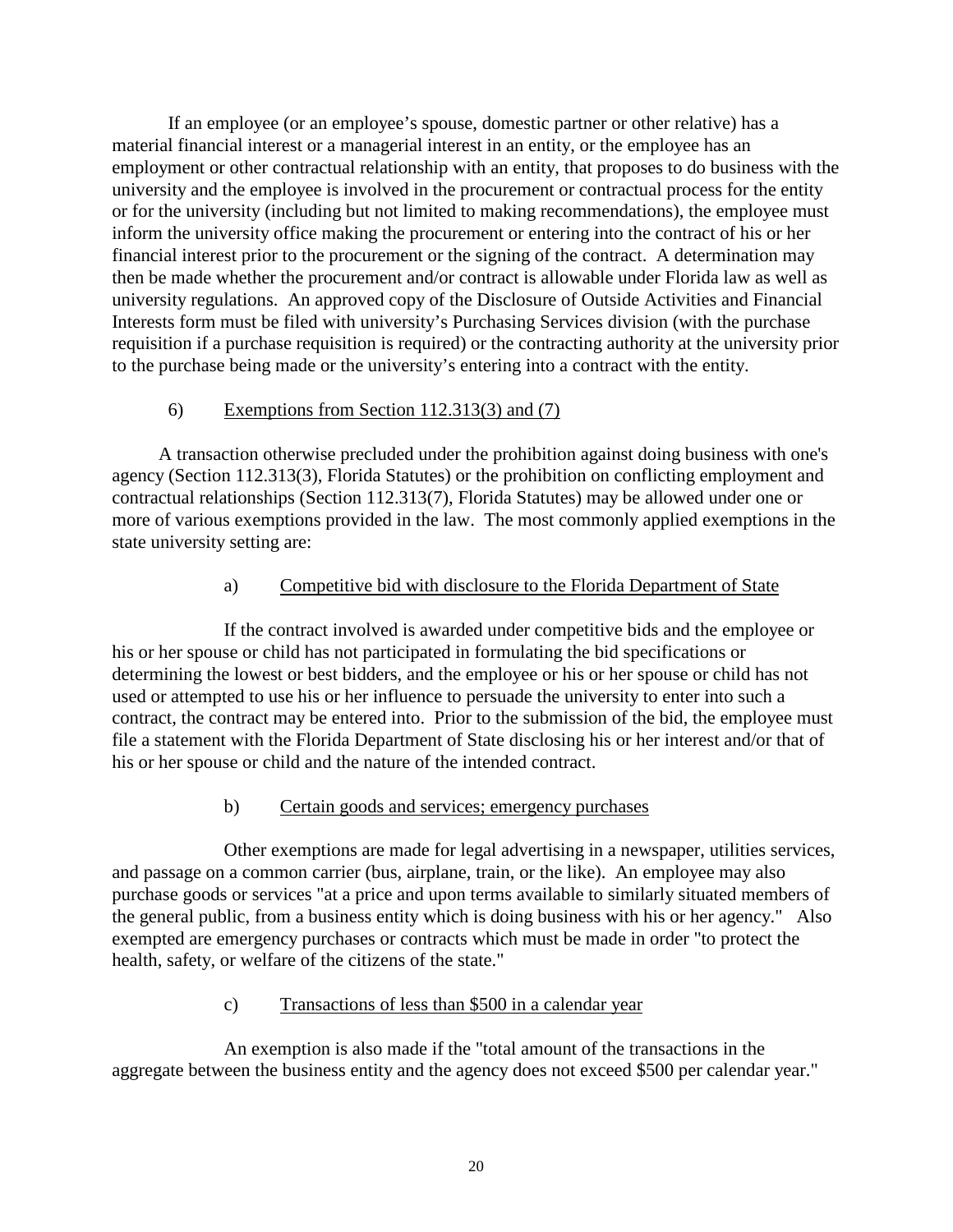#### d) Research, license and related agreements

 An exemption is provided which allows a faculty (or staff) member to be a consultant or be otherwise employed by a company or have an ownership interest in a company that is licensing the faculty member's technology from the university. The exemption also allows a faculty member with an employment or contractual relationship with a business entity or an ownership interest in a business entity to be involved in work on a research contract between the university and the business entity. However, such relationships are allowed only with the prior review of the faculty or staff member's department and college and approval by the applicable Senior Vice President with the final approval by the chair of the University of Florida Board of Trustees or the chair's designee.

This exemption was passed to facilitate transfer of university-developed technology to commercial enterprises by making possible license agreements and research contracts with business entities with which the faculty member-inventors have employment or other contractual relationships. Technology transfer is an important ancillary result of the university's research and educational efforts. To assure that the primary mission of the university is not compromised, however, an employee's outside activities with regard to transfer of the university's technology or university research must be disclosed and approved.

The procedures for requesting the research and license exemption are set forth in Appendix B7 (Request for Exemption under Section 112.313(12)(h), Fla. Stat.) of these Guidelines. In granting the request, the university's interests in protecting the educational progress of students, the integrity of research, the dissemination of research results, the appropriate evaluation of employees, and the use of university equipment and personnel will be examined closely. In general, the faculty or staff member will be granted the exemption only with his or her agreement to follow certain conditions which allow for appropriate oversight. Please refer to Appendix B8 for a monitoring plan template that is used to assist in the formulation of these conditions. If the exemption is approved, the faculty or staff member's department and college must make significant commitments to the oversight process.

## 7) Disclosure of Financial Interests and Post-Employment Restrictions, Sections 112.3145, 112.313(9), and 112.3185, Florida Statutes

Certain state officers and public employees ("reporting individuals") are required to disclose certain financial interests on an annual basis. Reporting individuals include: the university's president and vice presidents, legal counsel, business managers, purchasing agents (persons with signatory authority for contracts) having the power to make any purchase exceeding the Category One threshold amount (currently \$20,000), finance and accounting directors, personnel officers, and deans. A list of "reporting individuals" is provided by the university to the Commission on Ethics on an annual basis. Prior to June 1 of each year, these persons are mailed a copy of Form 1, which indicates the required financial disclosures. The form must be filed with the Commission on Ethics by July 1. New employees in these positions must file within thirty days from the date of appointment. Upon leaving employment a Form 1F must be filed. A fine is imposed if the form is not filed in a timely manner.